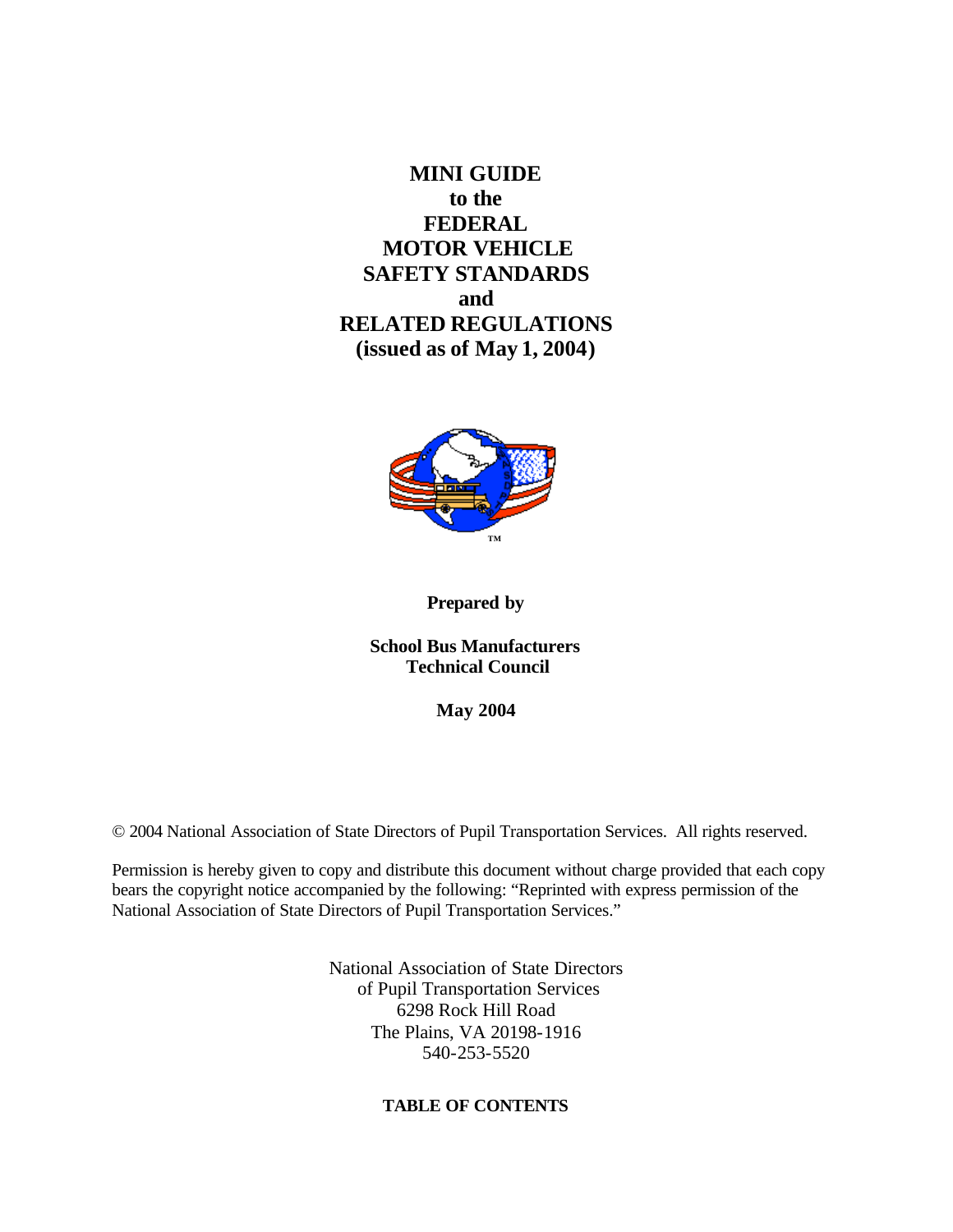|                                                           | Page |
|-----------------------------------------------------------|------|
| Foreword                                                  | 3    |
| The Public Law                                            | 4    |
| <b>Selected Definitions and Sources</b>                   | 6    |
| Summary Description and Purpose of FMVSSs                 | 21   |
| Summary Description of Selected Sections of Title 49, CFR | 30   |
| Selected Reports Required of Manufacturers                | 35   |
| <b>Federal Motor Carrier Safety Regulations</b>           | 37   |
| Canadian Motor Vehicle Safety Standards                   | 38   |
| Goals & Objectives of SBMTC                               | 39   |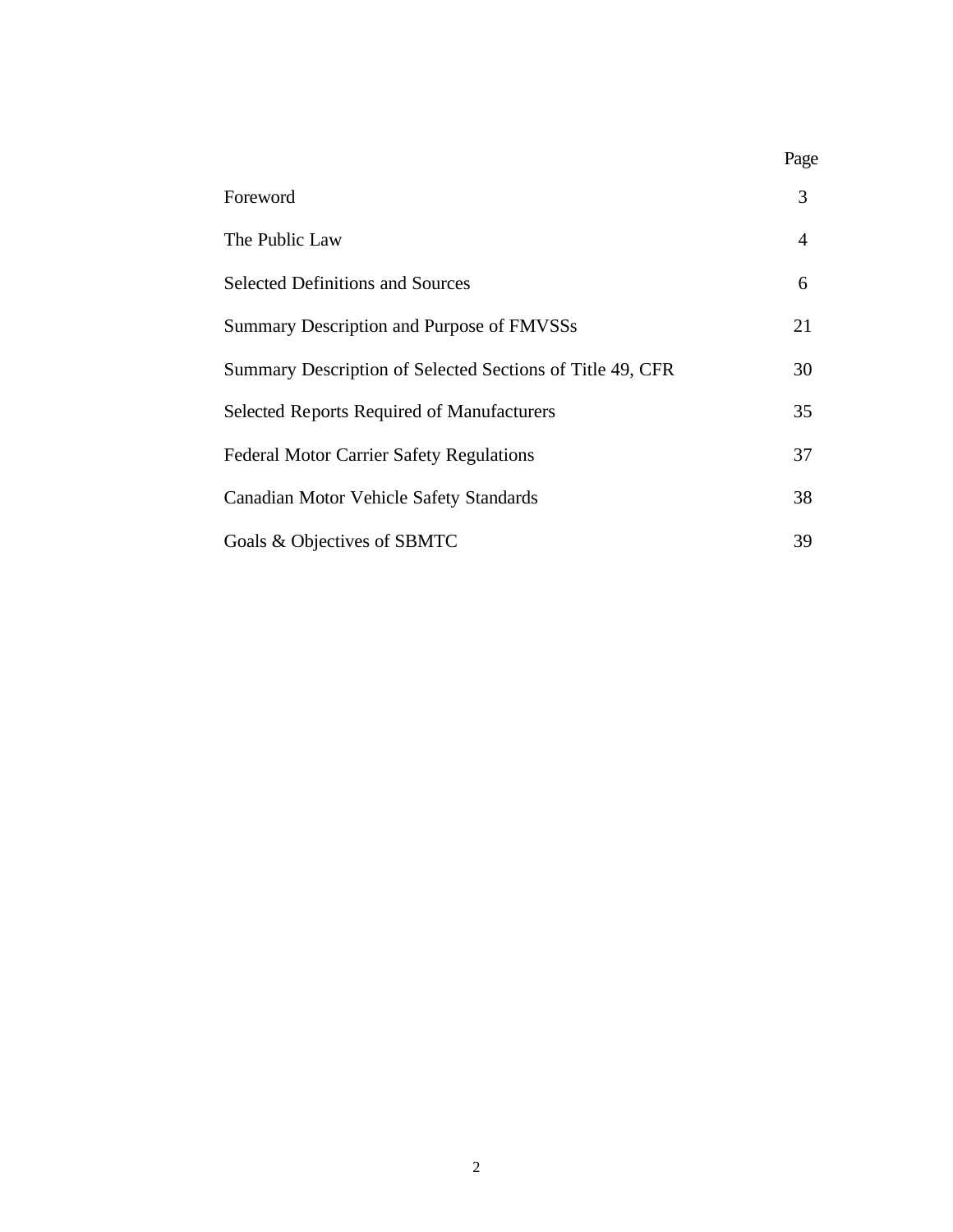### **FOREWORD**

In order to reduce traffic accidents, and deaths and injuries resulting from traffic accidents, the National Traffic and Motor Vehicle Safety Act was enacted on September 9, 1966. The law directed the U.S. Secretary of Transportation to promulgate Federal Motor Vehicle Safety Standards (FMVSSs), to which manufacturers of motor vehicles and items of motor vehicle equipment must conform and certify compliance. The law has been codified as Chapter 301, Motor Vehicle Safety, in title 49, United States Code ("Chapter 301" in this Mini Guide).

Chapter 301 defines a FMVSS as a "minimum standard for motor vehicle performance, or motor vehicle equipment performance, which is practicable, which meets the need for motor vehicle safety, and which provides objective criteria." The law further defines motor vehicle safety to mean the performance of motor vehicles or items of motor vehicle equipment in such a manner "that the public is protected against unreasonable risk of accidents occurring as a result of the design, construction, or performance of motor vehicles and is also protected against unreasonable risk of death or injury in the event accidents do occur."

The Secretary of Transportation delegated the authority to promulgate FMVSSs to the National Highway Traffic Safety Administration (NHTSA), which promulgated the first FMVSSs in 1967 and made them effective for vehicles manufactured on or after January 1, 1968, for sale or use in the United States. NHTSA has promulgated many additional FMVSSs since then, has updated or amended nearly all of them, and has rescinded a few. The FMVSSs, along with other NHTSA regulations, are incorporated into Chapter 5 of title 49, Code of Federal Regulations ("CFR").

This Mini Guide lists the FMVSSs in effect as of May 1, 2004, states the vehicles to which each FMVSS applies, and describes the purpose of each FMVSS. It also provides descriptions of other selected federal regulations and requirements.

The Mini Guide does not purport to include all provisions of federal law and regulations that pertain to the manufacture, sale, and/or use of motor vehicles or items of motor vehicle equipment. Rather, its intent is to make the reader aware that the FMVSSs and other regulations and requirements exist, and to encourage the users of the Mini Guide to investigate and comply with their respective responsibilities.

NHTSA has an Auto Safety Hotline to provide callers with auto safety information and to enable them to report safety problems with motor vehicles and items of motor vehic le equipment. The toll-free number is 1-888-327-4236. (Washington D.C. area residents may call 202-366-0123).

Additionally, NHTSA can be contacted on the Internet – www.nhtsa.dot.gov. NHTSA's home page offers regulatory information, crash data, legal interpretation letters, safety recall information, transportation safety information, news releases, and more. There is a section on "School Buses."

#### **The complete text of the FMVSSs can be viewed at:**

**www.access.gpo.gov/nara/cfr/cfr-table -search.html. Select "Retrieve CFR Sections by Citation." Title = 49; Part = 571; and Section = the FMVSS number, e.g., 101, 102, etc.**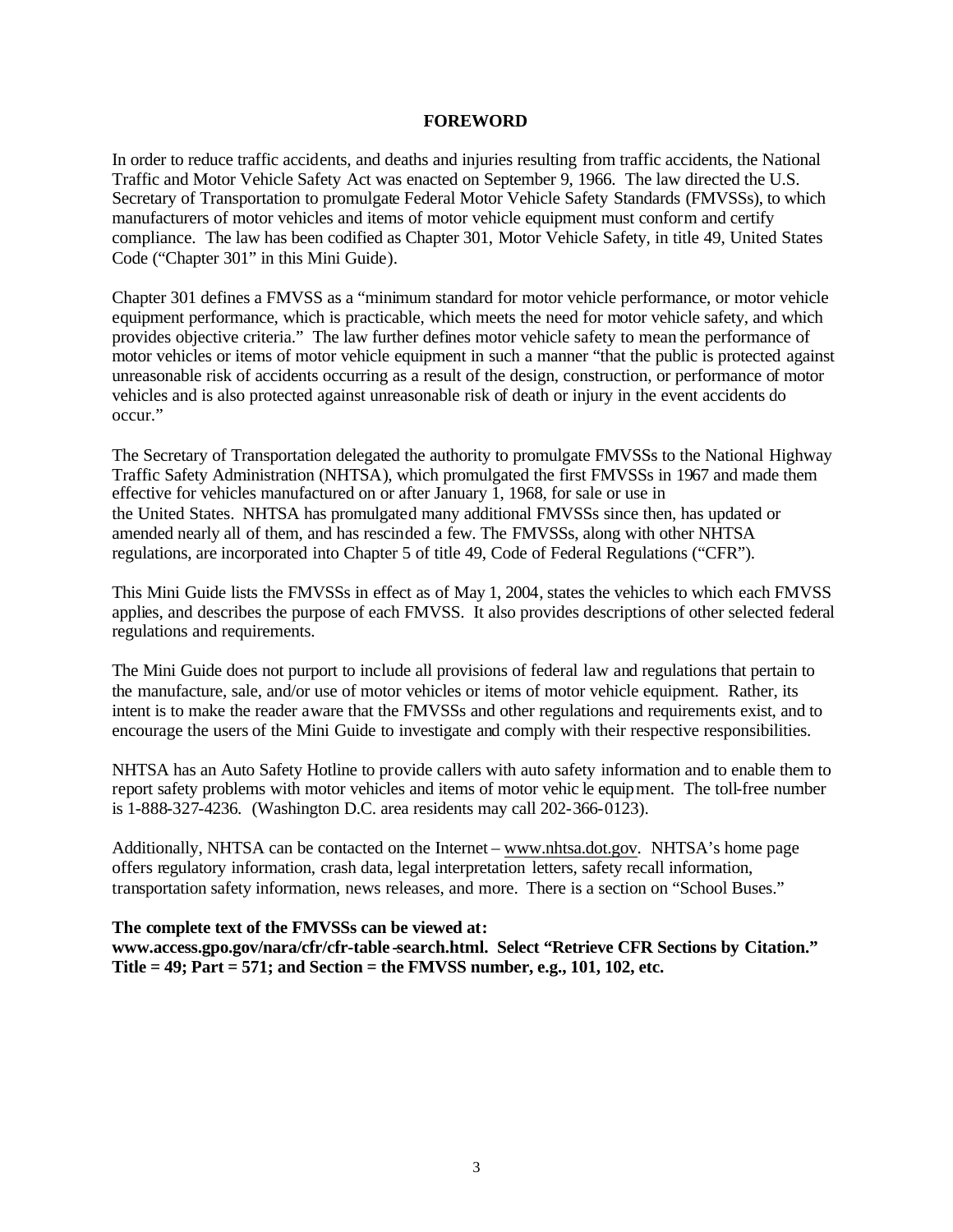### **THE PUBLIC LAW**

The following is a synopsis of several important provisions contained in Chapter 301, as amended:

- **Effective Date** The Secretary of Transportation shall specify the effective date of a Federal Motor Vehicle Safety Standard (FMVSS) in the order prescribing the standard. A standard may not become effective before the 180th day after the standard is prescribed or later than one year after it is prescribed. However, the Secretary may prescribe a different effective date after finding, for good cause, that a different effective date is in the public interest and publishing the reasons for the finding.
- **Preemption** When a FMVSS is in effect, a State or political subdivision of a State may prescribe, or continue in effect, a standard applicable to the same aspect of performance of a motor vehicle or item of motor vehicle equipment only if the standard is identical to the FMVSS. However, the United States Government, a State, or political subdivision of a State may prescribe a standard for a motor vehicle or item of motor vehicle equipment obtained for its own use that imposes a higher performance requirement than that required by the FMVSS.
- **Prohibitions** A person may not manufacture for sale, sell, offer for sale, or introduce or deliver for introduction in interstate commerce, or import into the United States, any motor vehicle or item of motor vehicle equipment manufactured on or after the effective date of a FMVSS, unless the vehicle or equipment complies with the FMVSS and is covered by a certification of compliance.
- **Certification of Compliance** A manufacturer or distributor of a motor vehicle or item of motor vehicle equipment shall certify to the distributor or dealer that the vehicle or equipment complies with applicable FMVSSs. Certification of a vehicle must be shown by a label or tag permanently fixed to the vehicle. Certification of equipment may be shown by a label or tag on the equipment or on the outside of the container in which the equipment is delivered.
- **Purchaser Records** A manufacturer of a motor vehicle or tire (except a retreaded tire) shall cause to be maintained a record of the name and address of the first purchaser of each vehicle or tire it produces.
- **Making Inoperative** A manufacturer, distributor, dealer, or motor vehicle repair business may not knowingly make inoperative any part, device or element of design installed on or in a motor vehicle or item of motor vehicle equipment in compliance with an applicable FMVSS, unless there is reasonable cause to believe that the vehicle or equipment will not be used (except for testing or similar purpose during maintenance or repair) when the device or element is inoperative.
- **Violations** A person who violates any provisions or regulations prescribed under Chapter 301, is liable to the United States Government for a civil penalty of not more than \$5,000 for each violation, not to exceed \$15,000,000 for any related series of violations.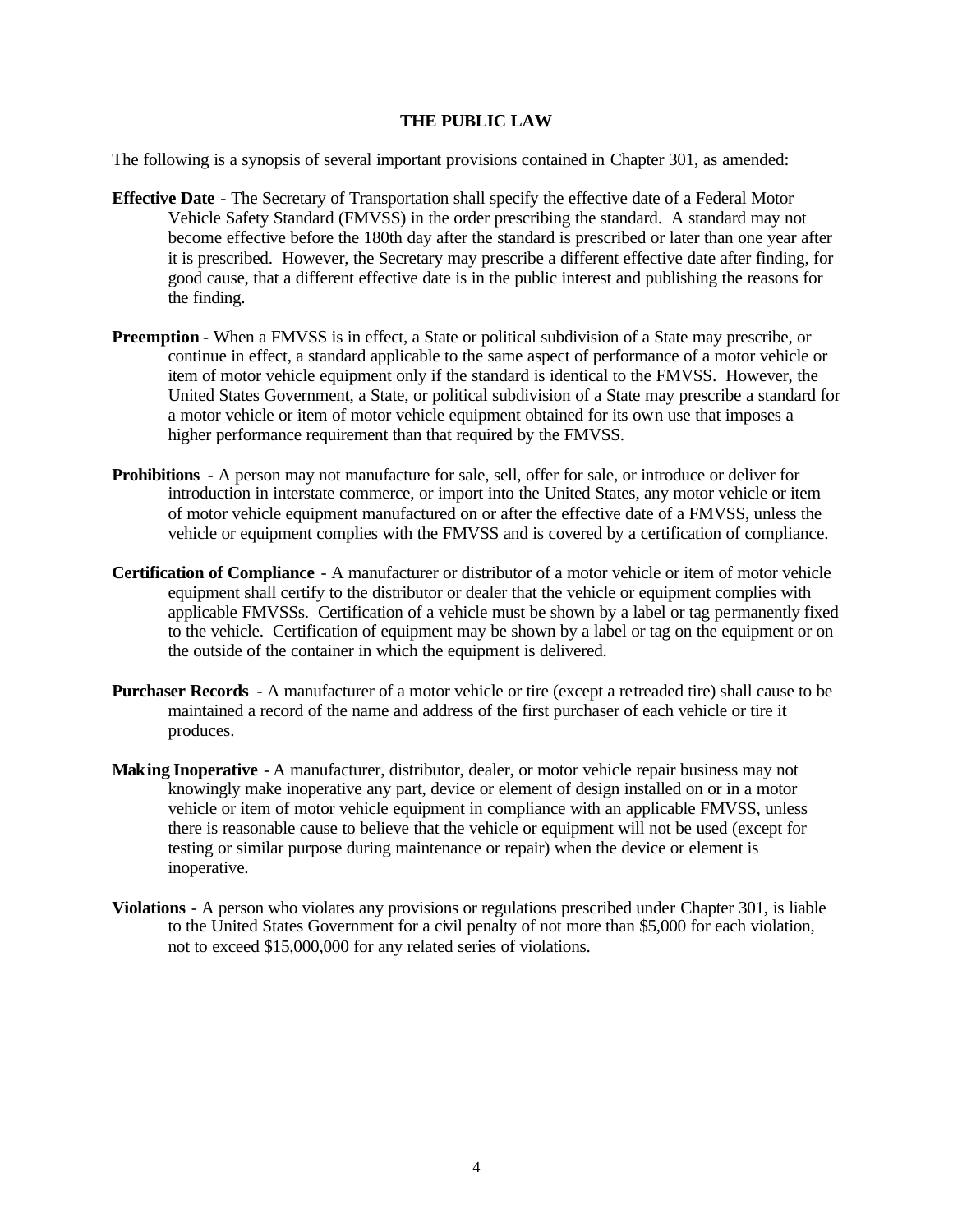- **Records and Reports** The Secretary reasonably may require a manufacturer of a motor vehicle or item or motor vehicle equipment to keep records, and may require a manufacturer, distributor, or dealer to make reports, to enable the Secretary to decide whether the manufacturer, distributor, or dealer has complied or is complying with the provisions and regulations prescribed under Chapter 301.
- **Safety Defects or Noncompliance** A manufacturer of a motor vehicle or item of motor vehicle equipment shall notify the Secretary by certified mail, and the owners, purchasers, and dealers of the vehicle or equipment, if the manufacturer: (1) decides in good faith that the vehicle or equipment contains a safety-related defect; or (2) decides in good faith that the vehicle or equipment does not comply with an applicable FMVSS.
- **Owner Notification of a Safety Recall** A manufacturer must notify by first class mail each person registered under State law as the owner, and whose name and address is reasonably ascertainable by the manufacturer through State records or other available sources, or the most recent purchaser of the vehicle containing the safety-related defect or noncompliance. The notification must identify the safety problem and potential consequences, the means of remedying the defect or noncompliance, and when and where the vehicle or equipment can be taken for the remedy. In addition, the notification must mention that the remedy will be cost free (if the vehicle or equipment was first purchased less than 10 calendar years earlier, or the tires where first purchased less than 5 calendar years earlier) and the notification must provide the address and telephone number of the National Highway Traffic Safety Administration and its Auto Safety Hotline (1-888-327-4236).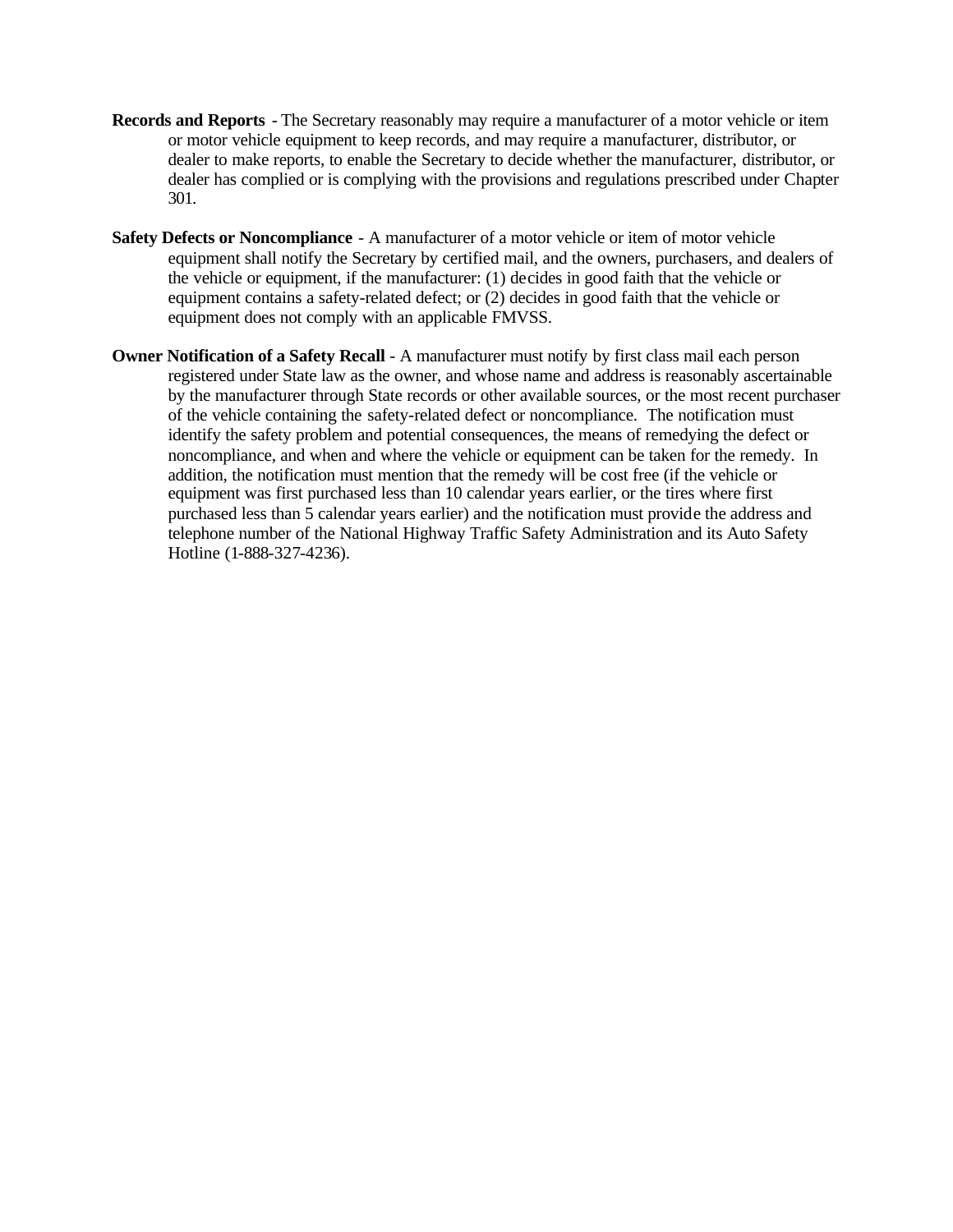## **Selected Definitions (from the FMVSSs in 49 CFR Part 571, other NHTSA regulations in the CFR, or Chapter 301)**

## **A-Pillar**

• means any pillar that is entirely forward of a transverse vertical plane passing through the seating reference point of the driver's seat. [FMVSS No. 201]

## **Adjacent Seat**

• means a designated seating position located so that some portion of its occupant space is not more than 10 inches from an emergency exit, for a distance of at least 15 inches measured horizontally and parallel to the exit. [FMVSS No. 217]

## **Administrator**

• means the Administrator of the National Highway Traffic Safety Administration. [Part 510.2]

## **Air Brake System**

• means a system that uses air as a medium for transmitting pressure or force from the driver control to the service brake, including an air-over-hydraulic brake subsystem, but does not include a system that uses compressed air or vacuum only to assist the driver in applying muscular force to hydraulic or mechanical components. [FMVSS No. 121]

## **Air-Over-Hydraulic Brake Subsystem**

• means a subsystem of an air brake system that uses compressed air to transmit force from the driver control to a hydraulic brake system to actuate the service brakes. [FMVSS No. 121]

## **Antilock Brake System**

- means a portion of a service brake system that automatically controls the degree of rotational wheel slip during braking by:
	- (1) Sensing the rate of angular rotation of the wheels;
	- (2) Transmitting signals regarding the rate of wheel angular rotation to one or more controlling devices which interpret those signals and generate responsive controlling output signals; and
	- (3) Transmitting those controlling signals to one or more modulators which adjust brake actuating forces in response to those signals. [FMVSS No. 121]

## **Automatic-locking Retractor**

• means a retractor incorporating adjustment hardware by means of a positive self-locking mechanism, which is capable when locked of withstanding restraint forces. [FMVSS No. 209]

## **B-Pillar**

• means the forwardmost pillar on each side of the vehicle that is, in whole or part, rearward of a transverse vertical plane passing through the seating reference point of the driver's seat, unless there is only one pillar rearward of that plane and it is also a rearmost pillar. [FMVSS No. 201]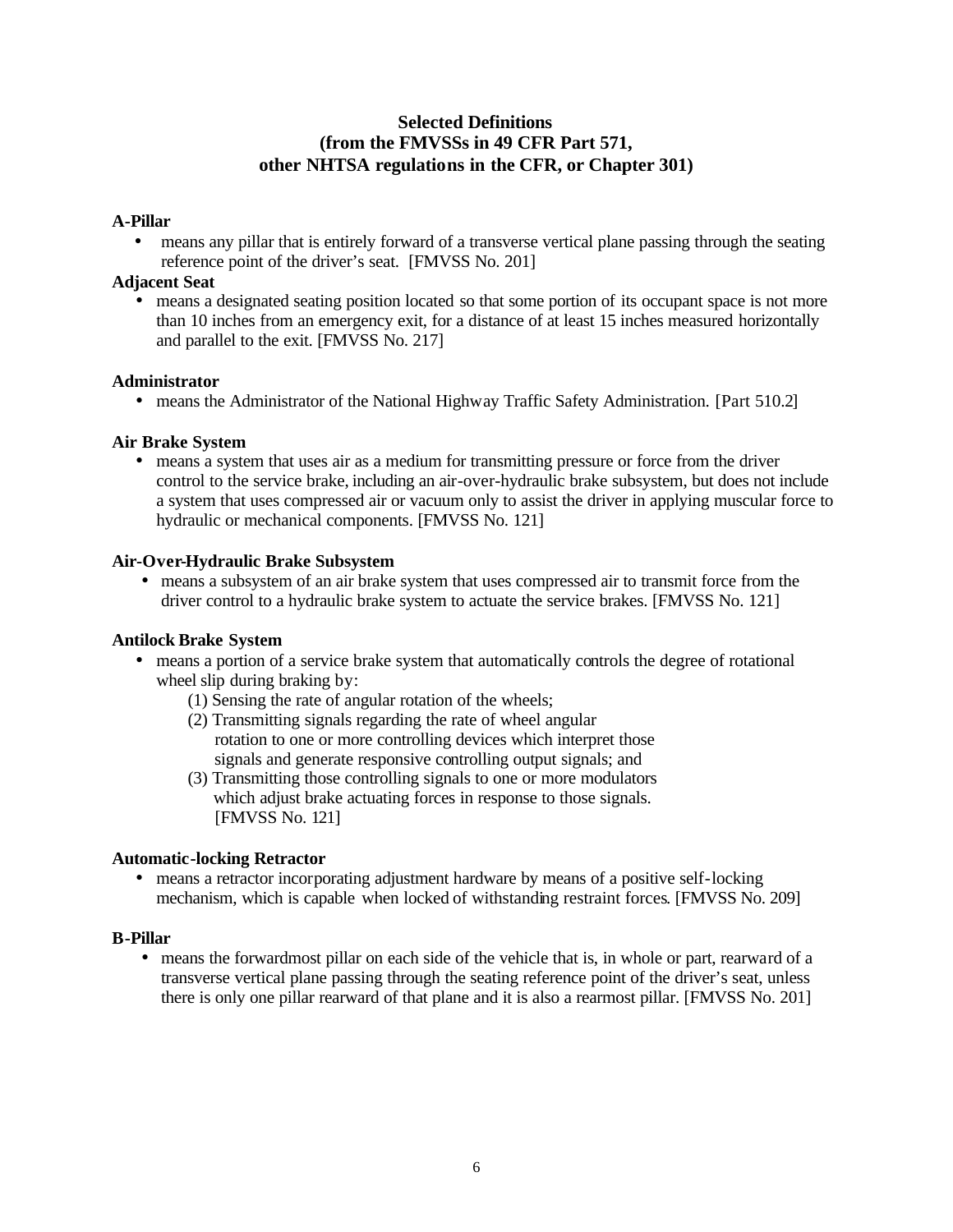### **Battery System Component**

• means any part of a battery module, interconnect, venting system, battery restraint device, and battery box or container which holds the individual battery modules. [FMVSS No. 305]

### **Bias Ply Tire**

• means a pneumatic tire in which the ply cords that extend to the beads are laid at alternate angles substantially less than 90 degrees to the centerline of the tire. [FMVSS No. 109]

### **Bi-fuel CNG Vehicle**

• means a vehicle equipped with two independent fuel systems, one of which is designed to supply compressed natural gas (CNG), and the other to supply a fuel other than CNG. [FMVSS No. 303]

### **Body Component**

• means a part of a vehicle's body made from a single piece of homogeneous material, or from a single piece of composite material such as plywood. [FMVSS No. 221]

### **Body Panel**

• means a body component used on the exterior or interior surface to enclose the bus' occupant space. [FMVSS No. 221]

### **Body Panel Joint**

• means the area of contact or close proximity between the edges of a body panel and another body component, excluding spaces designed for ventilation or another functional purpose, and excluding doors, windows, and maintenance access panels. [FMVSS No. 221]

#### **Brake Backup System**

• means a portion of a service brake system, such as a pump, that automatically supplies energy in the event of a primary brake power source failure. [FMVSS No. 105]

## **Brake Fluid**

• means a liquid designed for use in a motor vehicle hydraulic brake system in which it will contact elastomeric components made of styrene and butadiene rubber, ethylene and propylene rubber, polychloroprene brake hose inner tube stock or natural rubber. [FMVSS No. 116]

#### **Silicone Base Brake Fluid**

o means a brake fluid which consists of not less than 70 percent by weight of a diorgano piolysiloxane. [FMVSS No. 116]

### **Brake Hose**

• means a flexible conduit, other than a vacuum tubing connector, manufactured for use in a brake system to transmit or contain the fluid pressure of vacuum used to apply brake force to a vehicle's brakes. [FMVSS No. 106]

#### **Brake Hose Assembly**

• means a brake hose, with or without armor, equipped with end fittings for use in a brake system, but does not include and air or vacuum assembly prepared by the owner or operator of a used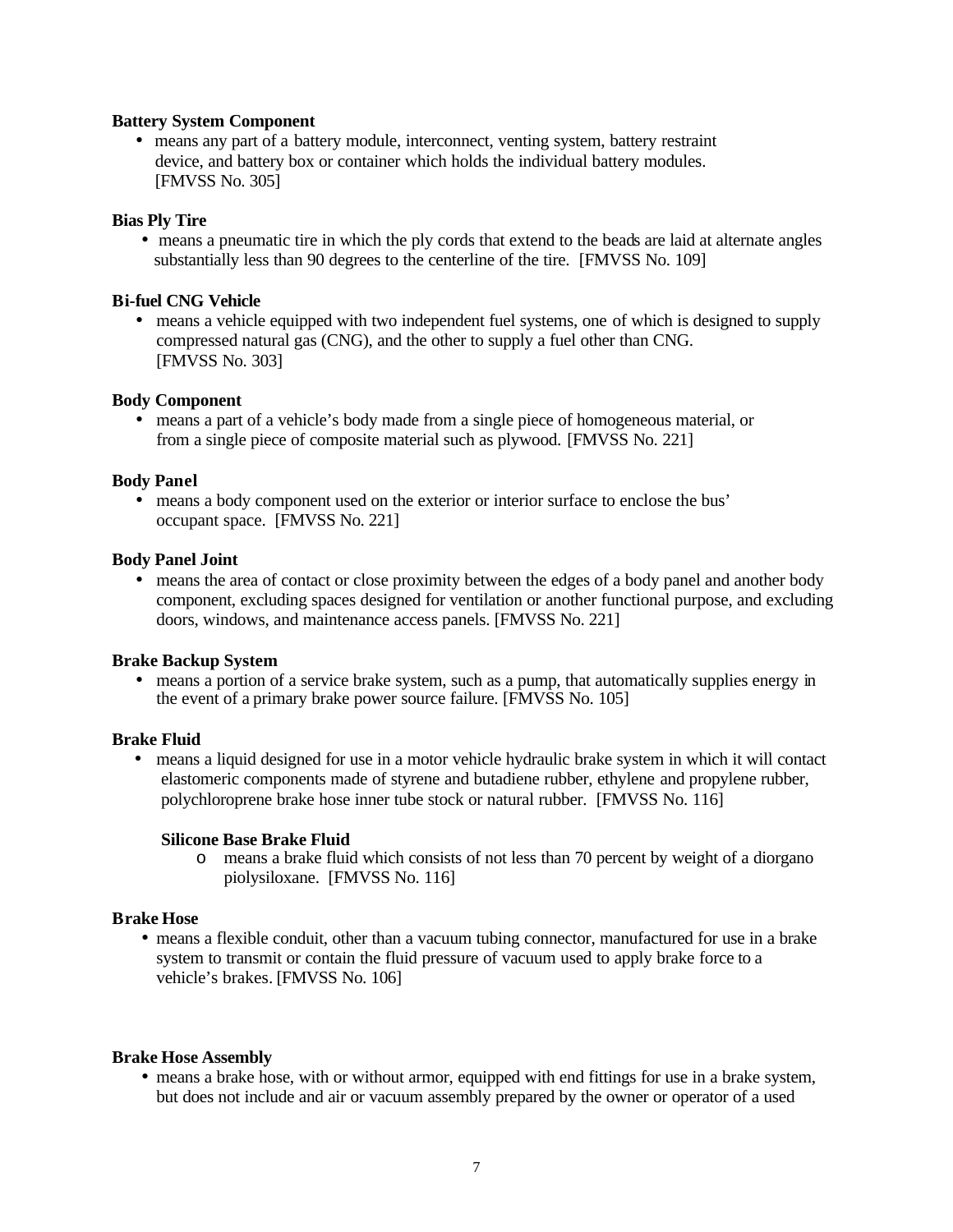vehicle, by his employee, or by a repair facility, for installation in that used vehicle. [FMVSS No. 106]

### **Brake Power Assist Unit**

• means a device installed in a hydraulic brake system that reduces the operator effort required to actuate the system, and that if inoperative does not prevent the operator from braking the vehicle by a continued application of muscular force on the service brake control. [FMVSS No. 105]

### **Brake Power Unit**

• means a device installed in a brake system that provides the energy required to actuate the brakes, either directly or indirectly through an auxiliary device, with the operator action consisting only of modulating the energy application level. [FMVSS No. 105]

### **Bus**

• means a motor vehicle with motive power, except a trailer, designed for carrying more than 10 persons, including the driver. [Part 573.1]

### **Bus Body**

• means the portion of a bus that encloses the bus' occupant space, exclusive of the bumpers, chassis frame, and any structure forward of the forwardmost point of the windshield mounting. [FMVSS No. 221]

### **Cargo Lamp**

• means a lamp that is mounted on a multipurpose passenger vehicle, truck or bus for the purpose of providing illumination to load or unload cargo. [FMVSS No. 108]

## **Chief Counsel**

• means the Chief Counsel of the National Highway Traffic Safety Administration. [Part 510.2]

## **Child Restraint System**

• means any device, except Type I or Type II seat belts, designed for use in a motor vehicle or aircraft to restrain, seat, or position children who weigh 50 pounds or less. [FMVSS No. 213]

#### **Add-on Child Restraint System**

o means any portable child restraint system. [FMVSS No. 213]

## **Backless Child Restraint System**

o means a child restraint, other than a belt-positioning seat, that consists of a seating platform that does not extend up to provide a cushion for the child's back or head and has a structural element designed to restrain forward motion of the child's torso in a forward impact. [FMVSS No. 213]

#### **Belt-Positioning Seat**

o means a child restraint system that positions a child on a vehicle seat to improve the fit of a vehicle Type 2 belt system on the child and that lacks any component, such as a belt system or structural element, designed to restrain forward movement of the child's torso in a forward impact. [FMVSS No. 213]

#### **Booster Seat**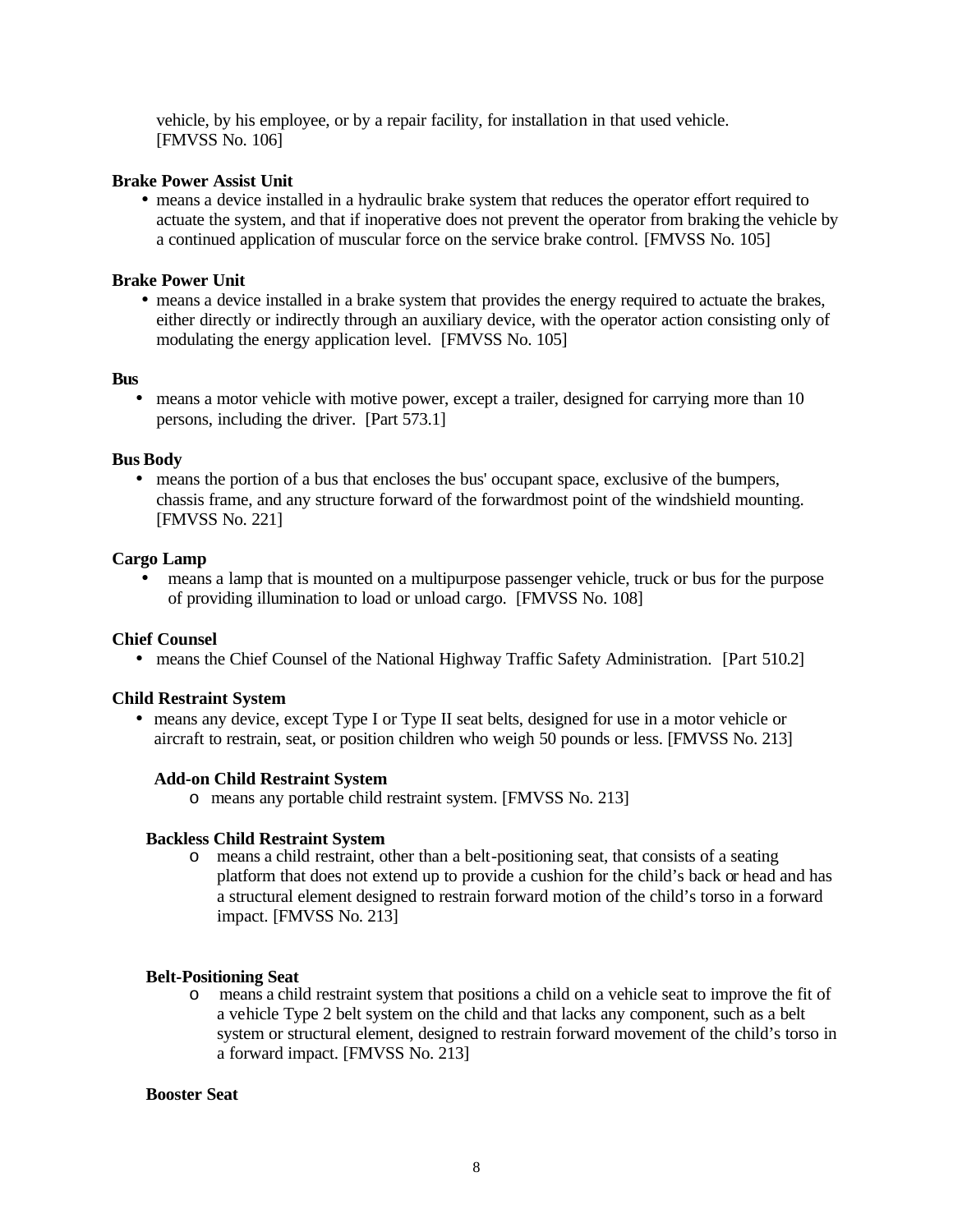o means either a backless child restraint system or a belt-positioning seat. [FMVSS No. 213]

### **Built-in Child Restraint System**

o means a child restraint system that is designed to be an integral part of, and permanently installed in, a motor vehicle. [FMVSS No. 213]

### **Car Bed**

o means a child restraint system designed to restrain or position a child in the supine or prone position on a continuous flat surface. [FMVSS No. 213]

### **Factory-installed, Built-in Child Restraint System**

o means a built-in child restraint system that has been or will be permanently installed in a motor vehicle before that vehicle is certified as a completed or altered vehicle. [FMVSS No. 213]

### **Rear-Facing Child Restraint System**

o means a child restraint, except a car bed, that positions the child to face in the direction opposite to the normal travel direction of travel of the motor vehicle. [FMVSS No. 213]

## **Child Restraint Anchorage System**

• means a vehicle system that is designed for attaching a child restraint system to a vehicle at a particular designated seating position. [FMVSS No. 213]

### **Child Restraint Anchorage**

o means any vehicle component, other than Type I or Type II seat belts, that is involved in transferring loads generated by the child restraint system to the vehicle. [FMVSS No. 213]

#### **Tether Anchorage**

o means a user-ready, permanently installed vehicle system that transfers loads from a tether strap through the tether hook to the vehicle structure and that accepts a tether hook. [FMVSS No. 225]

#### **Tether Strap**

o means a strap that is secured to the rigid structure of the seat back of a child restraint system, and is connected to a tether hook that transfers the load from that system to the tether anchorage. [FMVSS No. 225]

## **Tether Hook**

o means a device used to attach a tether strap to a tether anchorage. [FMVSS No. 225]

## **CNG Fuel Container**

• means a container designed to store CNG as motor fuel on board a motor vehicle. [FMVSS No. 303]

#### **Burst Pressure**

o means the highest internal pressure reached in a CNG fuel container during a burst test conducted at a temperature of 21E C (70E F). [FMVSS No. 304]

## **Fill Pressure**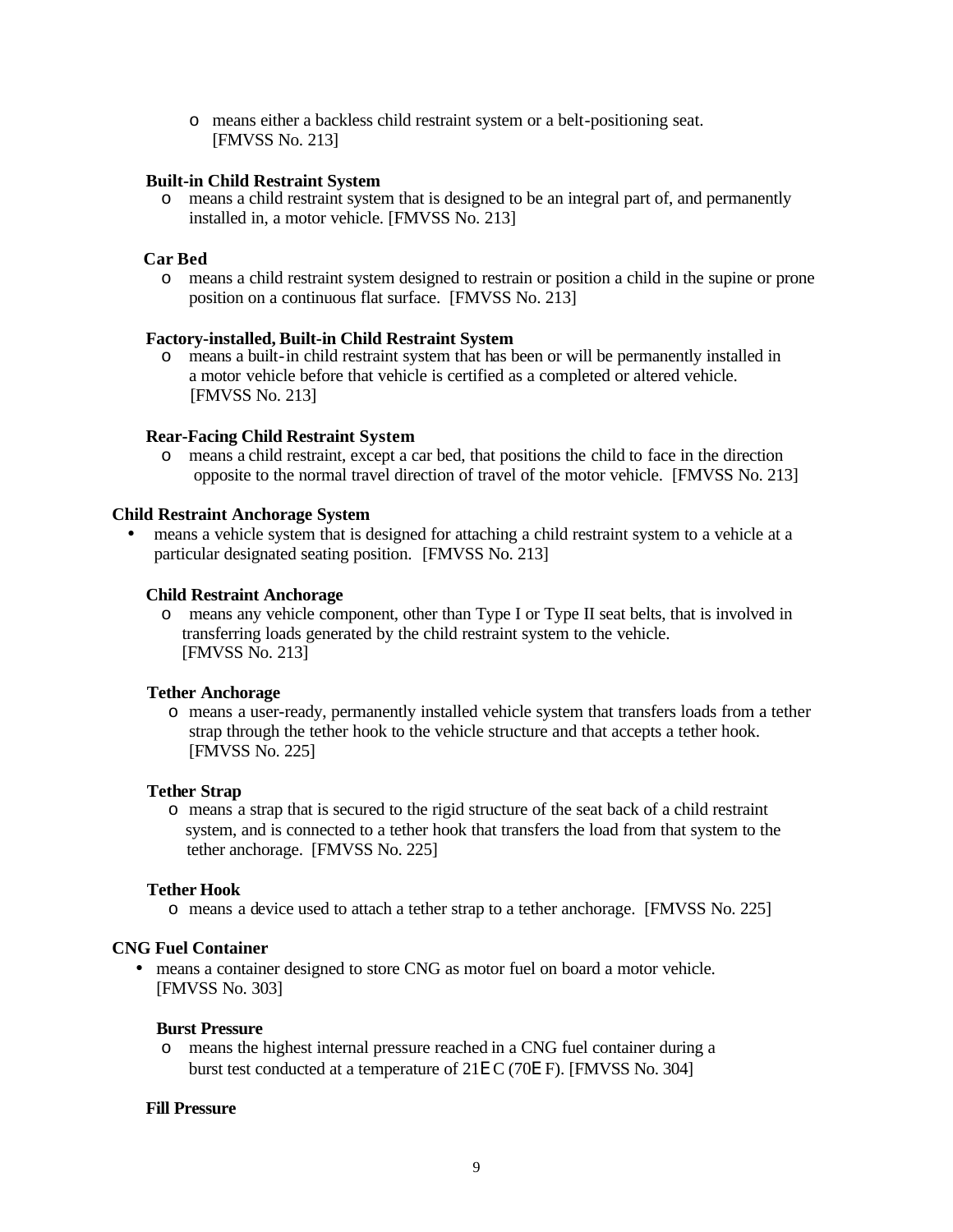o means the internal pressure of a CNG fuel container attained at the time of filling. Fill pressure varies according to the gas temperature in the container, which is dependent on the charging parameters and the ambient conditions. [FMVSS No. 304]

## **Full Wrapped**

o means applying the reinforcement of a filament or resin system over the entire liner, including the domes, of a CNG fuel cylinder. [FMVSS No. 304]

#### **High Pressure Portion of a Fuel System**

o means all the components from and including each CNG fuel container up to, but not including, the first pressure regulator. [FMVSS No. 303]

### **Hoop Wrapped**

o means winding a filament in a substantially circumferential pattern over the cylindrical portion of the liner so that the filament does not transmit any significant stresses in a direction parallel to the CNG fuel cylinder's longitudinal axis. [FMVSS No. 304]

### **Hydrostatic Pressure**

o means the internal pressure to which a CNG fuel container is taken during testing. [FMVSS No. 304]

### **Service Pressure**

o means the internal settled pressure of a CNG fuel container at a uniform gas temperature of 21E C (70E F) with full gas content. It is the pressure for which the container has been constructed for use under normal conditions. [FMVSS No. 304]

## **CNG Fuel System**

• means all components used to store or supply CNG to a vehicle's engine. [FMVSS No. 303]

#### **Curb Weight**

• means the weight of a motor vehicle with standard equipment; maximum capacity of fuel, oil, and coolant; and, if so equipped, air conditioning and additional weight of optional engine. Curb weight does not include the driver, passengers, or cargo. [Part 571.3]

#### **Daylight Opening**

• means the maximum unobstructed opening of an emergency exit when viewed from a direction perpendicular to the plane of the opening. [FMVSS No. 217]

#### **Dealer**

• means a person selling and distributing new motor vehicles or motor vehicle equipment primarily to purchasers that in good faith purchase the vehicles or equipment other than for resale. [Chapter 301]

#### **Dedicated CNG Vehicle**

• means a vehicle equipped with one fuel system and designed to operate on CNG. [FMVSS No. 303]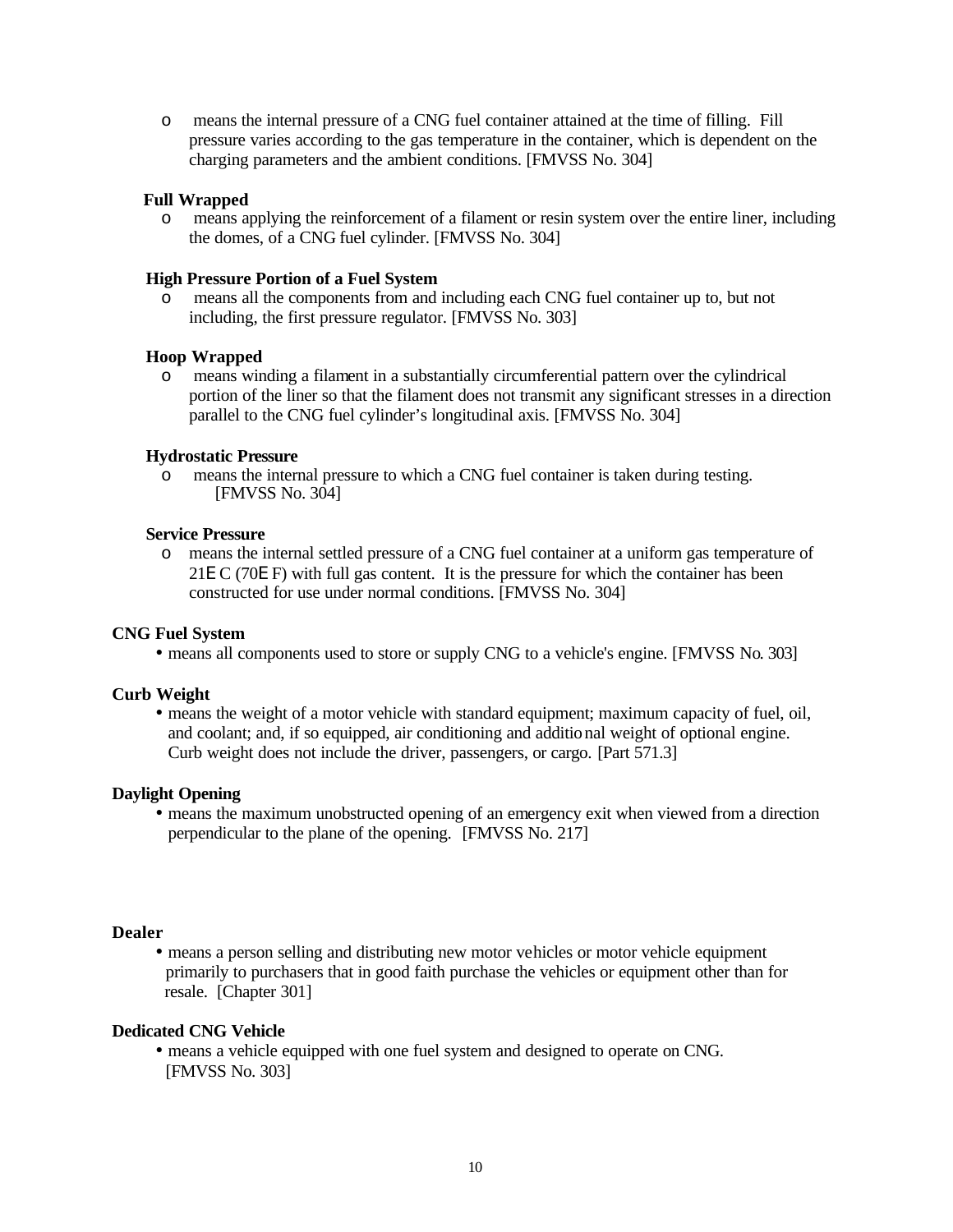## **Defect**

• includes any defect in performance, construction, a component, or material of a motor vehicle or motor vehicle equipment. [Chapter 301]

## **Deputy Administrator**

• means the Deputy Administrator of the National Highway Traffic Safety Administration. [Part 510.2]

### **Designated Seating Position**

• the means any plan view location capable of accommodating a person at least as large as a  $5<sup>th</sup>$ percentile adult female, if the overall seat configuration and design and vehicle design is such that the position is likely to be used as a seating position while the vehicle is in motion, except for auxiliary seating accommodations such as temporary or folding jump seats. Any bench or splitbench seat in a passenger car, truck or multipurpose passenger vehicle with a GVWR less than 10,000 pounds, having greater than 50 inches of hip room [measured in accordance with SAE Standard J1100(a)] shall have not less than three designated seating positions, unless the seat design or vehicle design precludes the center position from being used for seating. [Part 571.3]

### **Distributor**

• the ans a person primarily selling and distributing motor vehicles or items of motor vehicle equipment for resale. [Chapter 301]

### **Driver**

• means the occupant of a motor vehicle seated immediately behind the steering control system. [Part 571.3]

#### **Dual-fuel CNG Vehicle**

• means a vehicle which is fueled by two fuels simultaneously, one of which is CNG, and the other of which is a fuel other than CNG. [FMVSS No. 303]

#### **Effective Date**

• means the date on which a regulation or a standard takes effect, on or after which compliance is legally required.

#### **Electric Vehicle**

• means a motor vehicle that is powered by an electric motor drawing current from rechargeable storage batteries, fuel cells, or other portable sources of electrical current, and which may include a non-electrical source of power designed to charge batteries or components thereof. [FMVSS No. 105]

### **Electrically-Actuated Service Brakes**

• means service brakes that utilize electrical energy to actuate the foundation brakes. [FMVSS No. 105]

#### **Emergency Brake**

• means a mechanism designed to stop a vehicle after a failure of the service brake system. [Part 571.3]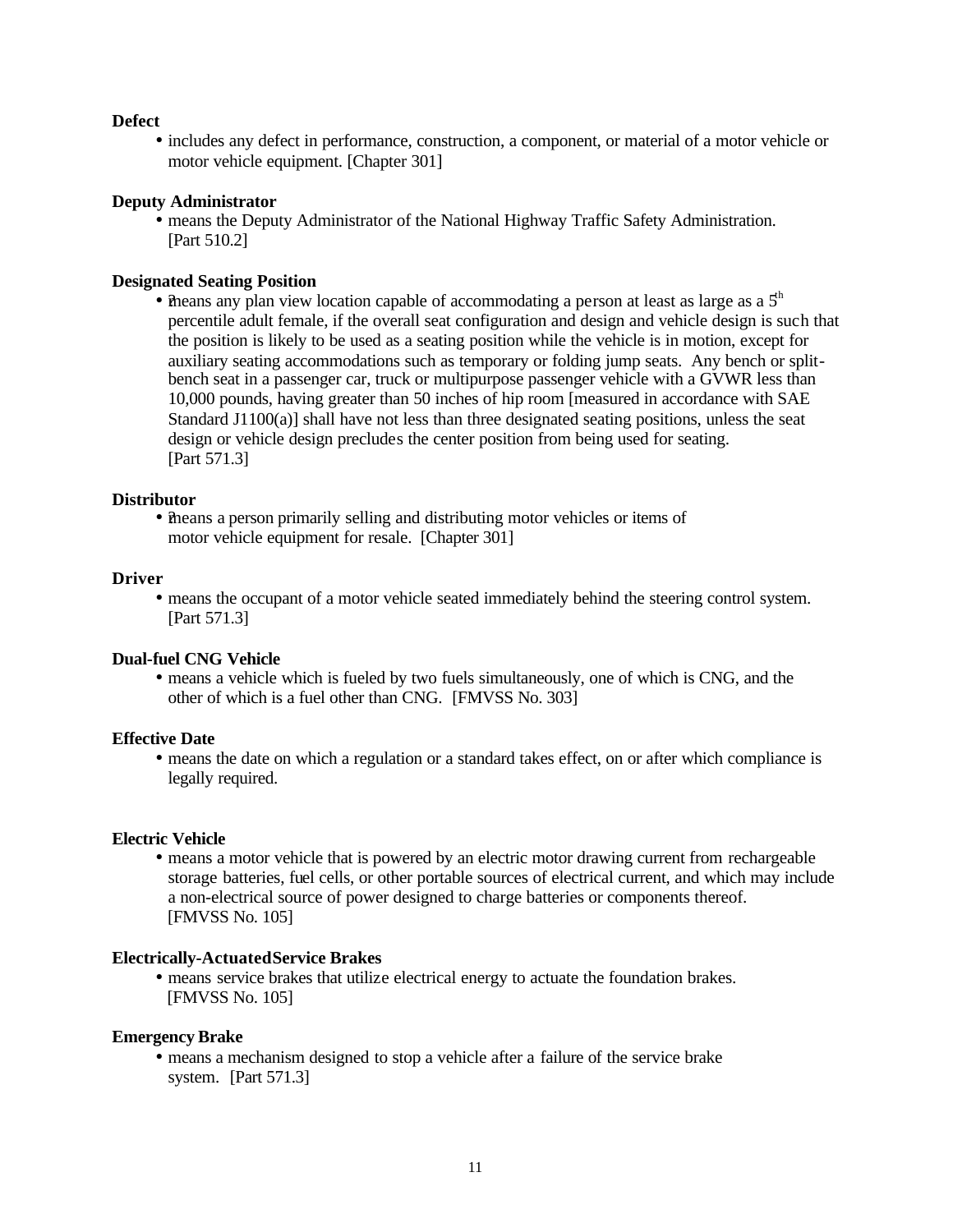### **Emergency-locking Retractor**

• means a retractor incorporating adjustment hardware by means of a locking mechanism that is activated by vehicle acceleration, webbing movement relative to the vehicle, or other automatic action during an emergency, and is capable when locked of withstanding restraint forces. [FMVSS No. 209]

#### **Final-Stage Manufacture r**

• means a person who performs such manufacturing operations on an incomplete vehicle that it becomes a completed vehicle. [Part 529.3]

### **Forward Control Vehicle**

• means a configuration in which more than half of the engine length is rearward of the foremost point of the windshield base and the steering wheel hub is in the forward quarter of the vehicle length. [Part 571.3]

#### **Fuel Spillage**

• means the fall, flow or run of fuel from the vehicle, but does not include wetness resulting from capillary action. [FMVSS No. 301]

### **Gross Axle Weight Rating (GAWR)**

• the value specified by the vehicle manufacturer as the load-carrying capacity of a single axle system, as measured at the tire-ground interface. [Part 571.3]

#### **Gross Vehicle Weight Rating (GVWR)**

• means the value specified by the manufacturer as the loaded weight of a single vehicle, including driver, passengers, and cargo. [Part 571.3]

#### **H-Point**

• means the mechanically hinged hip point of a manikin which simulates the actual pivot center of the human torso and thigh, described in SAE Recommended Practice J826, "Manikins for Use in Defining Vehicle Seating Accommodations," November 1962. [Part 571.3]

#### **Head Protection Zone**

- means any contactable surface of the vehicle within any zone specified as follows: The head protection zones in a school bus are the spaces in front of each school bus passenger seat which are not occupied by bus sidewall, window, or door structure, and which, in relation to that seat and its seating reference point, are enclosed by the following planes;
	- (a)Horizontal planes 12" and 40" above the seating reference point;
	- (b) A vertical longitudinal plane tangent to the inboard (aisle side) edge of the seat;
	- (c)A vertical longitudinal plane 3.25" inboard of the outboard edge of the seat; and
	- (d) Vertical transverse planes through, and 30" forward of the seating reference point. [FMVSS No. 222]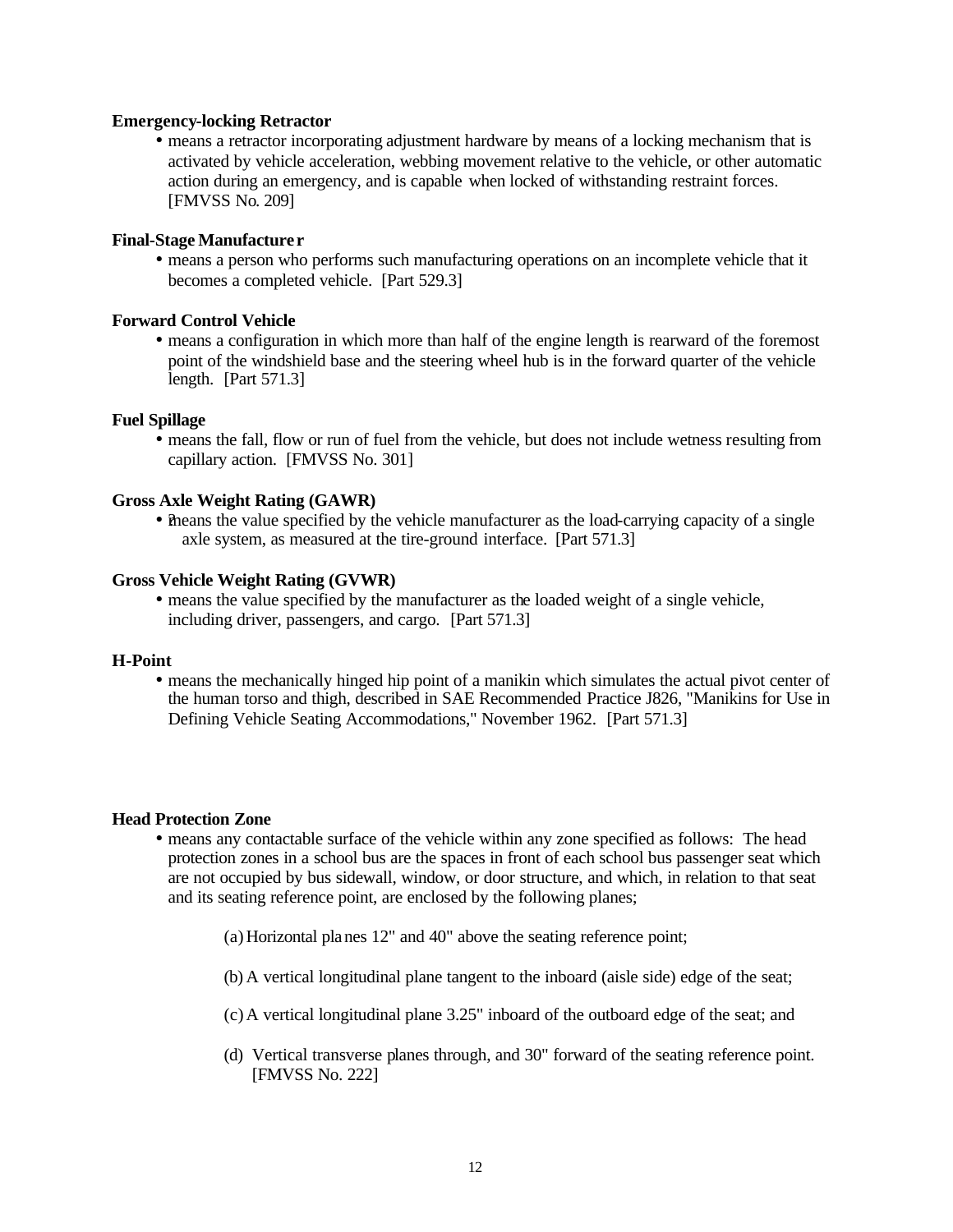### **Head Restraint**

• means a device that limits rearward angular displacement of the occupant's head, relative to the occupant's torso line. [FMVSS No. 202]

#### **Hood**

• means any exterior movable body panel forward of the windshield that is used to cover an engine, luggage, storage or battery compartment. [FMVSS No. 113]

### **Hydraulic Brake System**

• means a system that uses hydraulic fluid as a medium for transmitting force from a service brake control to the service brake, and that may incorporate a brake power assist unit, or a brake power unit. [FMVSS No. 105]

## **Incomplete Vehicle Manufacturer**

• means a person who manufactures an incomplete vehicle by assembling components, none of which taken separately constitute an incomplete vehicle. [Part 529.3]

### **Incomplete Vehicle**

• means an assemblage consisting, at a minimum, of frame and chassis structure, power train, steering system, suspension system, and braking system -- to the extent that those systems are to be part of the completed vehicle -- that requires further manufacturing operations, other than the addition of readily attachable components, such as mirrors or tire and rim assemblies, or minor finishing operations, such as painting, to become a completed vehicle. [Part 529.3]

#### **Interior Compartment Door**

• means any door in the interior of a vehicle installed by the manufacturer as a cover for storage space normally used for personal effects. [FMVSS No. 217]

#### **Intermediate Manufacturer**

• means a person, other than the incomplete vehicle manufacturer or the final-stage manufacturer, who performs manufacturing operations on an incomplete vehicle. [Part 529.3]

#### **Load Rating (Tire)**

• means the maximum load a tire is rated to carry for a given inflation pressure. [FMVSS No. 109]

#### **Longitudinal or Longitudinally**

• means parallel to the longitudinal centerline of the vehicle. [Part 571.3]

#### **Manufacturer**

• means a person manufacturing or assembling of motor vehicles or motor vehicle equipment, or importing motor vehicles or motor vehicle equipment for resale. [Chapter] 301]

### **Mirror**

## **Convex Mirror**

o means a mirror having a curved reflective surface whose shape is the same as that of the exterior surface of a section of a sphere. [FMVSS No. 111]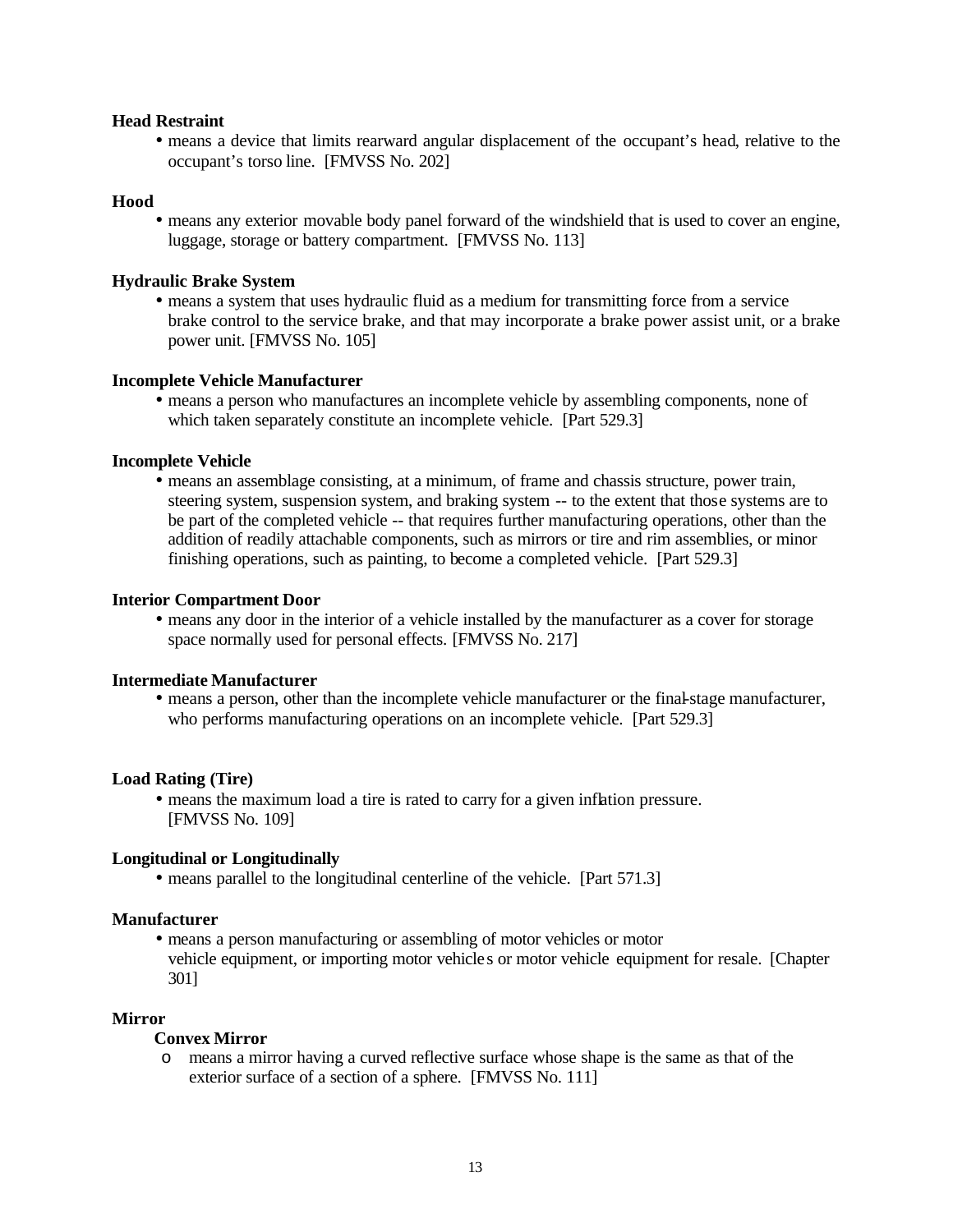### **Effective Mirror Surface**

o means the portions of a mirror that reflect images, excluding the mirror rim or mounting brackets. [FMVSS No. 111]

### **Unit Magnification Mirror**

o means a plane or flat mirror with a reflective surface through which the angular height and width of the image of an object is equal to the angular height and width of the object when viewed directly at the same distance except for flaws that do not exceed normal manufacturing tolerances. [FMVSS No. 111]

## **Motor Vehicle Equipment**

- means:
- (a) any system, part, or component of a motor vehicle as originally manufactured;
- (b) any similar part or component manufactured or sold for replacement or improvement of a system, part, or component, or as an accessory or addition to a motor vehicle; or
- (c) any device or an article or apparel (except medicine or eyeglasses prescribed by a licensed practitioner) that is not a system, part, or component of a motor vehicle and is manufactured, sold, delivered, offered, or intended to be used only to safeguard motor vehicles and highway users against risk of accident, injury, or death. [Chapter 301]

### **Motor Vehicle Safety**

• means the performance of a motor vehicle or motor vehicle equipment in a way that protects the public against unreasonable risk of accidents occurring because of the de sign, construction, or performance of a motor vehicle, and against unreasonable risk of death or injury in an accident, and includes nonoperational safety of a motor vehicle . [Chapter 301]

#### **Multipurpose Passenger Vehicle**

• means a motor vehicle with motive power, except a trailer, designed to carry 10 persons or less, which is constructed either on a truck chassis or with special features for occasional off-road operation. [Part 571.3]

### **Multifunction School Activity Bus**

• means a school bus whose purposes do not include transporting students to and from home or school bus stops. [Part 571.3]

#### **NHTSA**

• means the National Highway Traffic Safety Administration.

#### **Non-locking Retractor**

• means a retractor from which the webbing is extended to essentially its full length by a small external force, which provides no adjustment for assembly length, and which may or may not be capable of sustaining restraint forces at maximum webbing extension. [FMVSS No. 209]

#### **Occupant Seat**

• means a seat that provides at least one designated seating position. [FMVSS No. 207]

### **Occupant Space**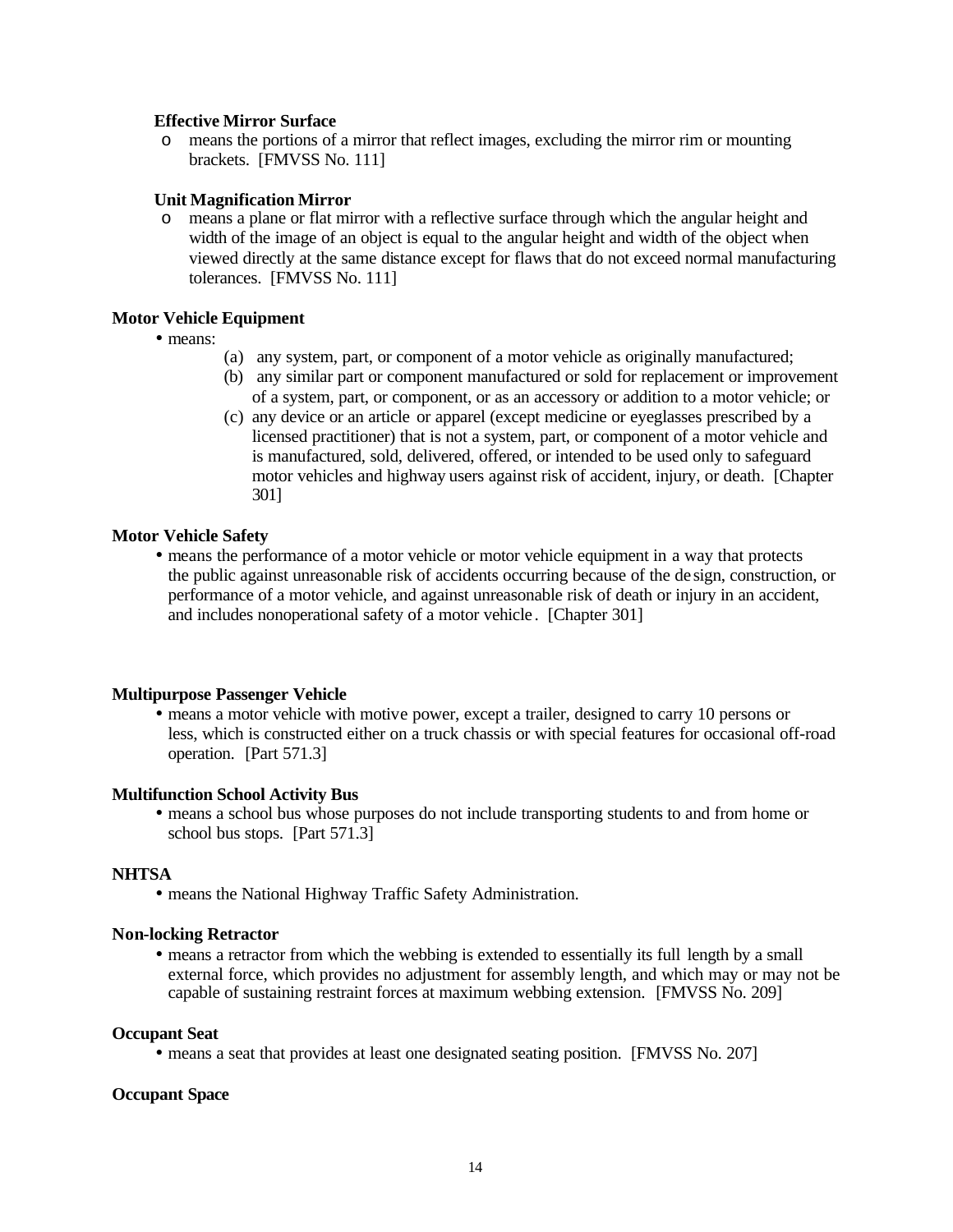• means the space directly above the seat and footwell, bounded vertically by the ceiling and horizontally by the normally positioned seat back, and the nearest obstruction of occupant motion in the direction the seat faces. [FMVSS No. 217]

### **Outboard Designated Seating Position**

• means a designated seating position where a longitudinal vertical plane tangent to the outboard side of the seat cushion is less that 12 inches from the innermost point on the inside surface of the vehicle at a height between the design H-point and the shoulder reference point, longitudinally between the front and rear edges of the seat cushion. [Part 571.3]

### **Overall Vehicle Width**

• means the nominal design dimension of the widest part of the vehicle, exclusive of signal lamps, marker lamps, outside rearview mirrors, flexible fender extensions, and mud flaps, determined with doors and windows closed and the wheels in the straight-ahead position. [Part 571.3]

### **Parking Brake**

• means a mechanism designed to prevent the movement of a stationary motor vehicle. [Part 571.3]

#### **Parking Mechanism**

• means a component or subsystem of the drive train that locks the drive train when the transmission control is placed in a parking or other gear position and the ignition key is removed. [FMVSS No. 105]

#### **Passenger Compartment**

• means space within the school bus interior that is between a vertical transverse plane located 30 inches (76 centimeters) in front of the forwardmost passenger seating reference point and a vertical transverse plane tangent to the rear interior wall of the bus at the vehicle centerline. [FMVSS No. 217]

#### **Passive Restraint System**

• means a system meeting the occupant crash protection requirements that requires no action by vehicle occupants. [FMVSS No. 212]

#### **Pelvic Restraint**

• means a seat belt assembly, or portion thereof, intended to restrain movement of the pelvis. [FMVSS No. 209]

#### **Platform**

• means that portion of a platform lift on which the mobility aid or passenger rests while being raised or lowered. [FMVSS No. 403]

#### **Platform Lift**

• means a level change device, including any integration of existing vehicle components, and excluding a ramp, used to assist persons with limited mobility in entering or leaving a motor vehicle. [FMVSS No. 403]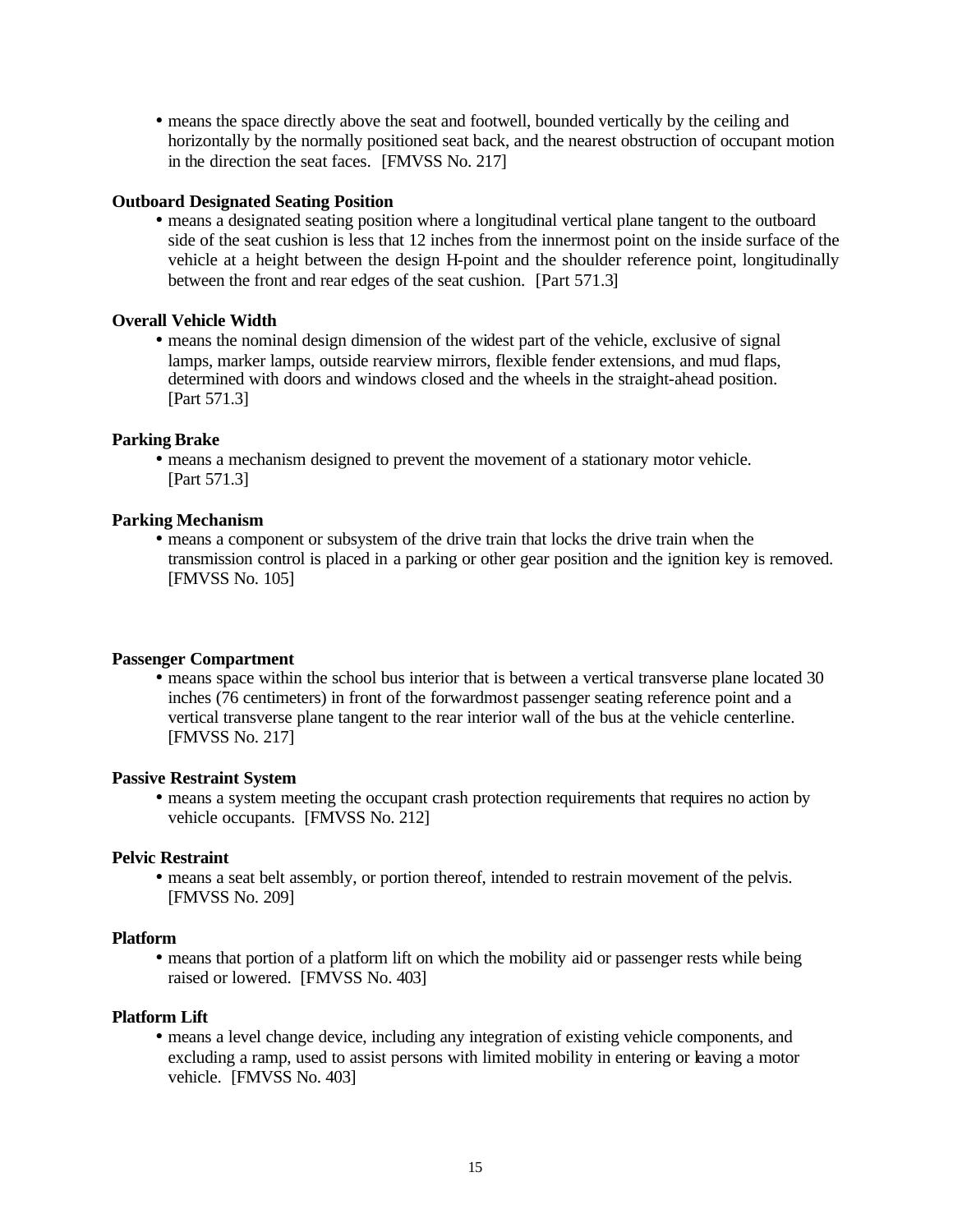### **Bridging Device**

o means that portion of a platform lift that provides a transitional surface between the platform surface and the surface of the vehicle floor within the platform threshold area. [FMVSS No. 403]

### **Inner Roll Stop**

o means a device that is located at the edge of the platform that a passenger or mobility aid must transverse when entering or exiting the platform from the vehicle floor loading position and that is designed to retain mobility aids on the platform surface during the range of passenger operation. [FMVSS No. 403]

### **Outer Barrier**

o means is a particular wheelchair retention device that is located on the edge of the platform, is traversed during ground level loading and unloading, and is designed to retain wheelchairs on the platform surface during the range of passenger operation. [FMVSS No. 403

### **Platform Surface**

• means the passenger-carrying surface of the lift platform. [FMVSS No. 403]

#### **Pneumatic Tire**

• means a mechanical device made of rubber, chemicals, fabric and steel or other materials, which, when mounted on automotive wheel, provides the traction and contains the gas or fluid that sustains the load. [FMVSS No. 109]

#### **Post and Roof Bow Panel Space**

• means the area between two adjacent post and roof bows of a bus. [FMVSS No. 217]

#### **Private Use Lift**

• means a platform lift certified to the requirements for private use lifts and the requirements in FMVSS No. 403 for all platform lifts. [FMVSS No. 403]

#### **Public Use Lift**

• means a platform lift certified to the requirements for public use lifts and the requirements in FMVSS No. 403 for all platform lifts. [FMVSS No. 403]

#### **Push-out Window**

• means a vehicle window designed to open outward, to provide for emergency egress. [FMVSS No. 217]

## **Radial Ply Tire**

• means a pneumatic tire in which the ply cords which extend to the beads are lad at substantially 90 degrees to the centerline of the tread. [FMVSS No. 109]

#### **Replaceable Bulb Headlamp**

• means a headlamp comprising a bonded lens and reflector assembly and one or two replaceable headlamp light sources, except that certain headlamps may have a lens designed to be replaced. [FMVSS No. 108]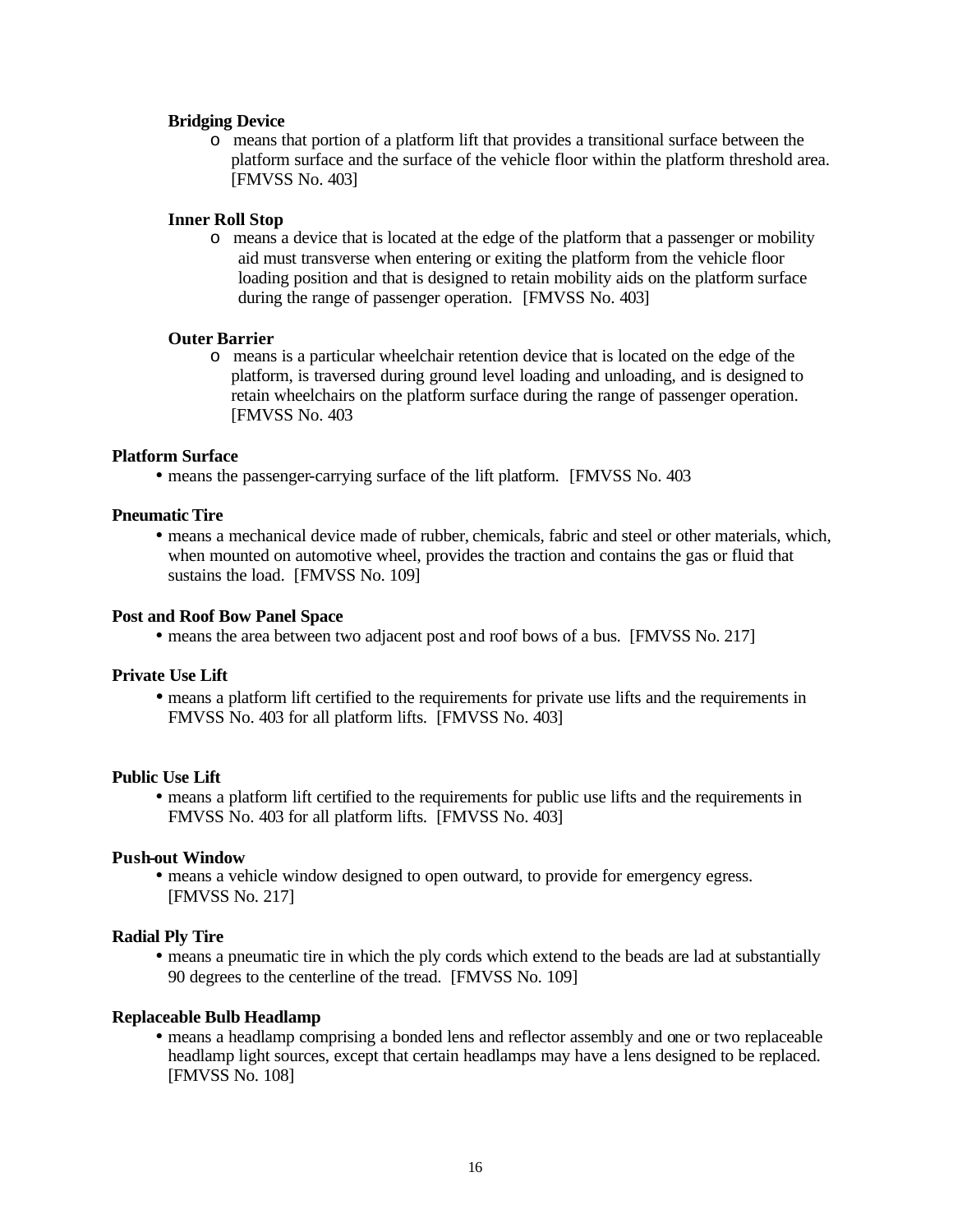#### **Replaceable Light Source**

• means an assembly of a capsule, base and terminals that is designed to conform to the requirements of FMVSS No. 108. [FMVSS No. 108]

#### **Retractor**

• means a device for storing part or all of the webbing in a seat belt assembly. [FMVSS No. 209]

#### **Rim**

• means a metal support for a tire or a tire and tube assembly upon which the tire beads are seated. [FMVSS No.109]

### **School Bus**

• means a bus that is sold, or introduced in interstate commerce, for purposes that include carrying pre-primary, primary, and secondary school students to and from school or related events, but does not include a bus designed and sold for operation as a common carrier in urban transportation. [Part 571.3]

## **School Bus Passenger Seat**

• means a seat in a school bus, other than the driver's seat. [FMVSS No. 222]

### **Seat Belt Anchorage**

• means any component, other than the webbing or straps, involved in transferring seat belt loads to the vehicle structure, including, but not limited to, the attachment hardware, seat frames, seat pedestals, the vehicle structure itself, and any part of the vehicle whose failure causes separation of the belt from the vehicle structure. [FMVSS No. 210]

## **Seat Belt Assembly**

• means any strap, webbing, or similar device designed to secure a person in a motor vehicle in order to mitigate the results of any accident, including all necessary buckles and other fasteners, and all hardware designed for installing such seat belt assembly in a motor vehicle. [FMVSS No. 209]

#### **Type 1 Seat Belt Assembly**

o means a lap belt for pelvic restraint. [FMVSS No. 209]

## **Type 2 Seat Belt Assembly**

o means a combination of pelvic and upper torso restraints. [FMVSS No. 209]

#### **Seating Reference Point**

• means the unique design H-point, as defined in SAE J1100 (June 1984), which:

- (a) Establishes the rearmost normal design driving or riding position of each designated seating position, which includes consideration of all modes of adjustment -- horizontal, vertical, and tilt -- in a vehicle;
- (b) Has X, Y, and Z coordinates, as defined in SAE J1100 (June 1984), established relative to the designed vehicle structure;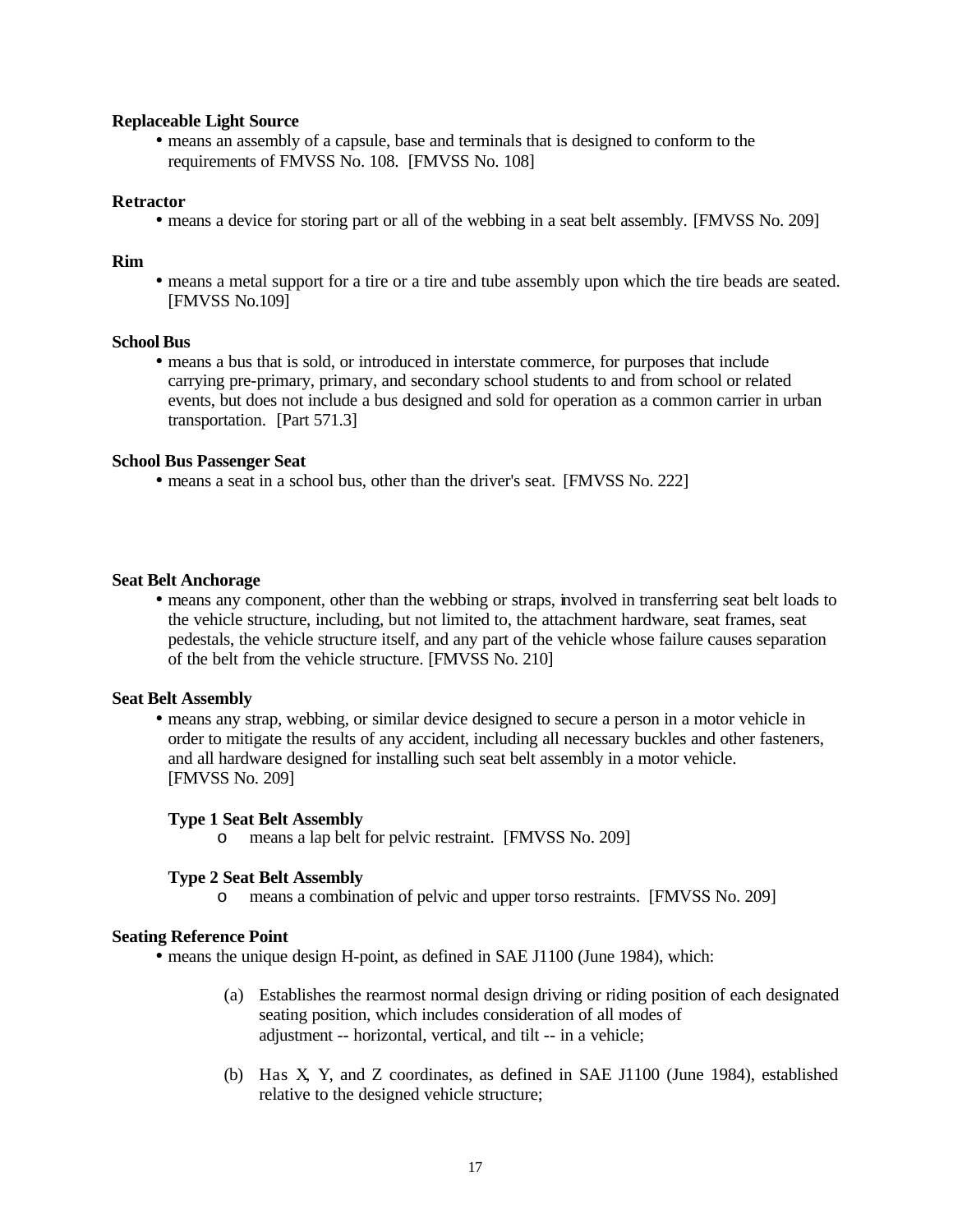- (c) Simulates the position of the pivot center of the human torso and thigh; and
- (d) Is the reference point employed to position the two-dimensional drafting template with the 95th percentile leg described in SAE J826 (May 1987), or, if the drafting template with the 95th percentile leg cannot be positioned in the seating position, is located with the seat in its most rearward adjustment position. [Part 571.3]

#### **Service Brake System**

• means the primary brake system used for slowing and stopping a vehicle. [Part 571.3]

### **Sliding Window**

• means a bus window designed to open by moving vertically or horizontally to provide emergency egress. [FMVSS No. 217]

### **Split Service Brake System**

• means a brake system consisting of two or more subsystems actuated by a single control, designed so that a single failure in any subsystem does not impair the operation of any other subsystem. [FMVSS No. 105]

#### **Stop Signal Arm**

• means a device that can be extended outward from the side of a school bus to provide a signal to other motorists not to pass the bus because it has stopped to load or discharge passengers. [FMVSS No. 131]

#### **Stopping Distance**

• means the distance traveled by a vehicle from the start of the brake application to the point at which the vehicle stops. [FMVSS No. 121]

#### **Tandem Axle**

• means a group or set of two or more axles placed in close arrangement, one behind the other, with the centerlines of adjacent axles not more than 72 inches apart. [FMVSS No. 121]

#### **Telltale**

• means a display that indicates: the actuation of a device; a correct or defective functioning or condition; or a failure to function. [FMVSS No. 101]

### **Truck**

• means a motor vehicle with motive power, except a trailer, designed primarily for the transportation of property or special purpose equipment. [Part 571.3]

#### **Truck Tractor**

• means a truck designed primarily for drawing other motor vehicles and not so constructed as to carry a load other than a part of the weight of the vehicle and the load so drawn. [Part 571.3]

## **Trunk Compartment**

- means a space that:
	- (a) is intended to be used for carrying luggage;
	- (b) is wholly separated from the occupant compartment of a passenger car by a permanently attached partition or by a fixed or fold-down seat back and/or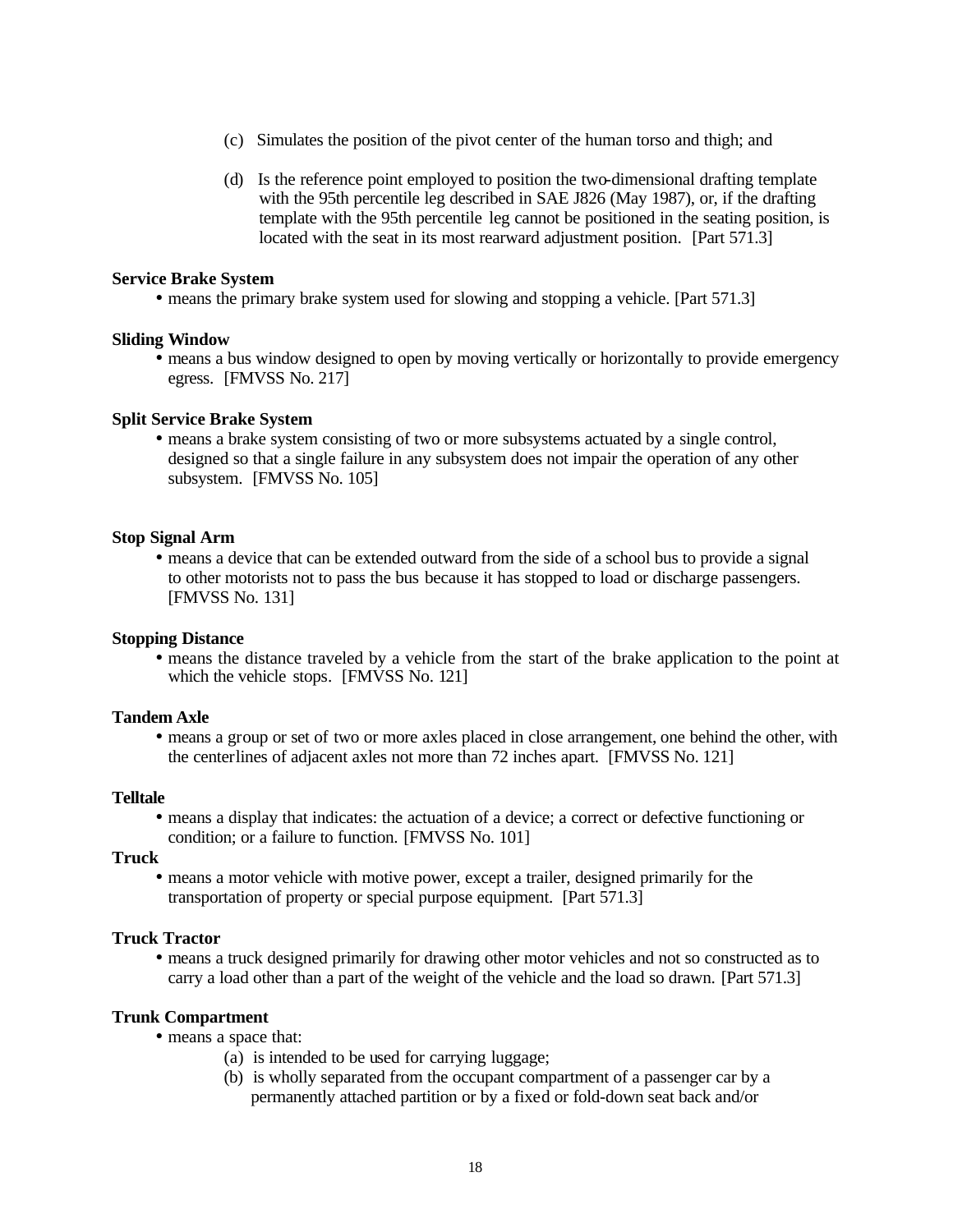partition;

- (c) has a trunk lid; and
- (d) is large enough so that the 3-year-old dummy described in Subpart C of Part 572 can be placed inside the trunk compartment and, with the test dummy in the trunk compartment, the trunk lid can be closed and latched. [FMVSS No. 401]

## **Trunk Lid**

• the ans a movable body panel that provides access from outside a passenger car to a trunk compartment. [FMVSS No. 401]

### **Unloaded Vehicle Weight**

• means the weight of a vehicle with maximum capacity of all fluids necessary for operation of the vehicle, but without cargo, occupants, or accessories that are ordinarily removed from the vehicle when they are not in use. [Part 571.3]

### **Upper Torso Restraint**

• means a portion of a seat belt assembly intended to restrain movement of the chest and shoulder regions. [FMVSS No. 209]

### **Variable Proportioning Brake System**

• means a system that automatically adjusts the braking force at the axles to compensate for vehicle static axle loading and/or dynamic weight transfer between axles during deceleration. [FMVSS No. 105]

#### **Vehicle Identification Number**

• means a series of Arabic numbers and Roman letters which is assigned to a motor vehicle for identification purposes. [Part 565]

#### **Wheelchair**

• means a wheeled seat frame for the support and conveyance of a physically disabled person, comprised of at least a frame, seat, and wheels. [FMVSS No. 222]

## **Wheelchair Occupant Restraint Anchorage**

• means the provision for transferring wheelchair occupant restraint system loads to the vehicle structure. [FMVSS No. 222]

#### **Wheelchair Retention Device**

• means a device designed to prevent wheelchairs from leaving the edge of the platform used for ground level loading and unloading during the range of passenger operation. [FMVSS No. 403]

#### **Wheelchair Sacrament Anchorage**

• means the provision for transferring wheelchair sacrament device loads to the vehicle structure. [FMVSS No. 222]

#### **Wheelchair Sacrament Device**

• means a strap, webbing, or other device used for securing a wheelchair to a motor vehicle, including all necessary buckles and other fasteners. [FMVSS No. 222]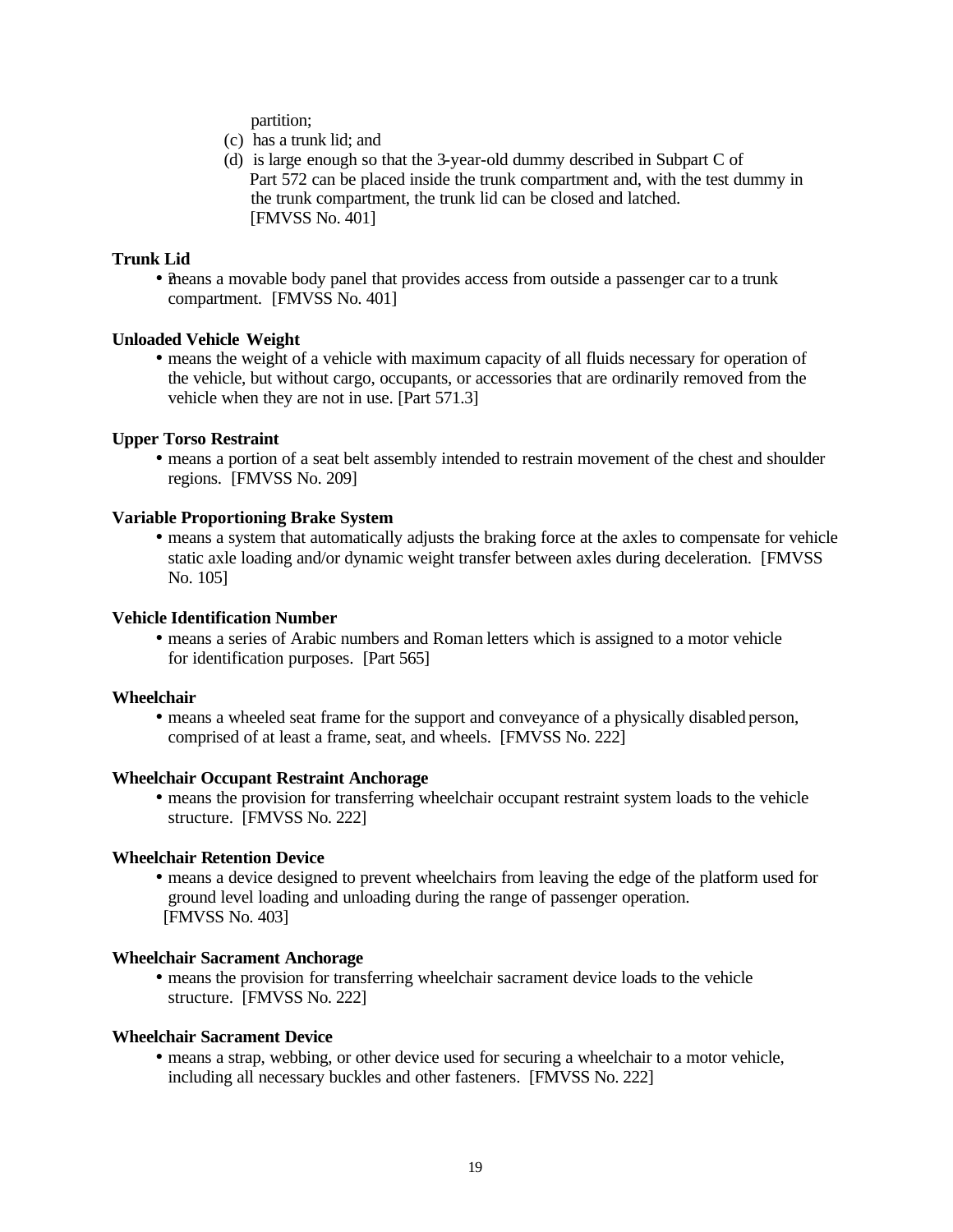## **SUMMARY DESCRIPTION AND PURPOSE OF ALL FEDERAL MOTOR VEHICLE SAFETY STANDARDS**

## **STANDARD NO. 101 "Controls and Displays" - Applies to Passenger Cars, Multipurpose Passenger Vehicles, Trucks, and Buses.**

This standard specifies requirements for the location, identification, and illumination of motor vehicle controls and displays. Its purpose is to ensure the accessibility and visibility of motor vehicle controls and displays and to facilitate their selection under daylight and nighttime conditions, in order to reduce the safety hazards caused by the diversion of the driver's attention from the driving task, and by mistakes in selecting controls.

## **STANDARD NO. 102 "Transmission Shift Lever Sequence, Starter Interlock, and Transmission Braking Effect" - Applies to Passenger Cars, Multipurpose Passenger Vehicles, Trucks, and Buses.**

This standard specifies the requirements for the transmission shift lever sequence, a starter interlock, and for a braking effect of automatic transmissions, to reduce the likelihood of shifting errors, starter engagement with vehicle in the "drive" position, and to provide supplemental braking at speeds below 25 miles per hour.

## **STANDARD NO. 103 "Windshield Defrosting and Defogging Systems" - Applies to Passenger Cars, Multipurpose Passenger Vehicles, Trucks, and Buses.**

This standard specifies requirements for windshield defrosting and defogging systems to ensure driver visibility under adverse weather conditions.

## **STANDARD NO. 104 "Windshield Wiping and Washing Systems" - Applies to Passenger Cars, Multipurpose Passenger Vehicles, Trucks, and Buses.**

This standard specifies requirements for windshield wiping and washing systems to ensure driver visibility under adverse weather conditions.

## **STANDARD NO. 105 "Hydraulic Brake Systems" - Applies to Passenger Cars, Multipurpose**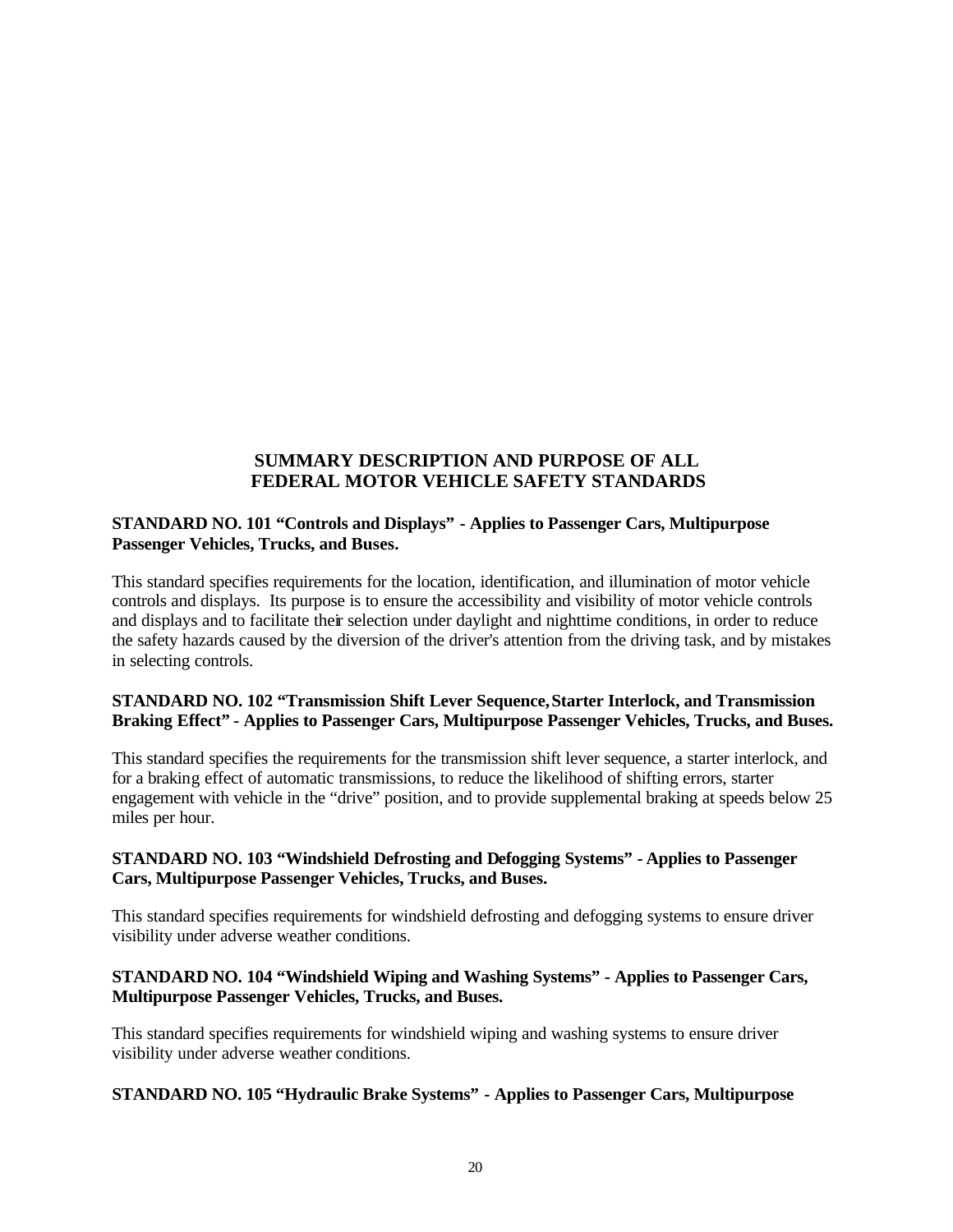## **Passenger Vehicles, Trucks, and Buses Equipped with Hydraulic Service Brake Systems.**

This standard specifies requirements for hydraulic and electric service brake and associated parking brake systems. Its purpose is to ensure safe braking performance under normal and emergency conditions.

## **STANDARD NO. 106 "Brake Hoses" - Applies to Passenger Cars, Multipurpose Passenger Vehicles, Trucks, Buses, Trailers, and Motorcycles, and Hydraulic, Air and Vacuum Brake Hoses, Brake Hose Assemblies, and Brake Hose End Fittings.**

This standard specifies labeling and performance requirements for motor vehicle brake hoses, brake hose assemblies, and brake hose end fittings. Its purpose is to reduce brake system failure from pressure or vacuum loss due to hose or hose assembly rupture.

## **STANDARD NO. 108 "Lamps, Reflective Devices, and Associated Equipment" - Applies to Passenger Cars, Multipurpose Passenger Vehicles, Trucks, Buses, Trailers, and Motorcycles, and Lamps, Reflective Devices, and Associated Equipment for Replacement.**

This standard specifies requirements for original and replacement lamps, reflective devices, and associated equipment, to provide adequate illumination of the roadway and enhance conspicuity of motor vehicles on the public roads.

## **STANDARD NO. 109 "New Pneumatic Tires" - Applies to Passenger Cars.**

This standard specifies tire dimensions and laboratory test requirements for bead unseating resistance, strength, endurance, and high-speed performance; defines tire load ratings; and specifies labeling requirements for passenger car tires.

## **STANDARD NO. 110 "Tire Selection and Rims" - Applies to Passenger Cars.**

This standard specifies requirements for tire selection to prevent tire overloading.

### **STANDARD NO. 111 "Rearview Mirrors" - Applies to Passenger Cars, Multipurpose Passenger Vehicles, Trucks, Buses, School Buses, and Motorcycles.**

This standard specifies requirements for the performance and location of inside and outside rearview mirrors. Its purpose is to ensure that the driver has a clear and reasonably unobstructed view of areas around the vehicle.

### **STANDARD NO. 113 "Hood Latch System" - Applies Passenger Cars, Multipurpose Passenger Vehicles, Trucks, and Buses.**

This standard specifies the requirements for providing a hood latch system(s).

### **STANDARD NO. 114 "Theft Protection" - Applies to Passenger Cars, Trucks, and Multipurpose Passenger Vehicles with a GVWR of 10,000 Pounds or Less.**

This standard specifies requirements for theft protection, to reduce the incidence of crashes resulting from unauthorized use of a motor vehicle and to reduce the incidence of crashes resulting from rollaway of parked vehicles.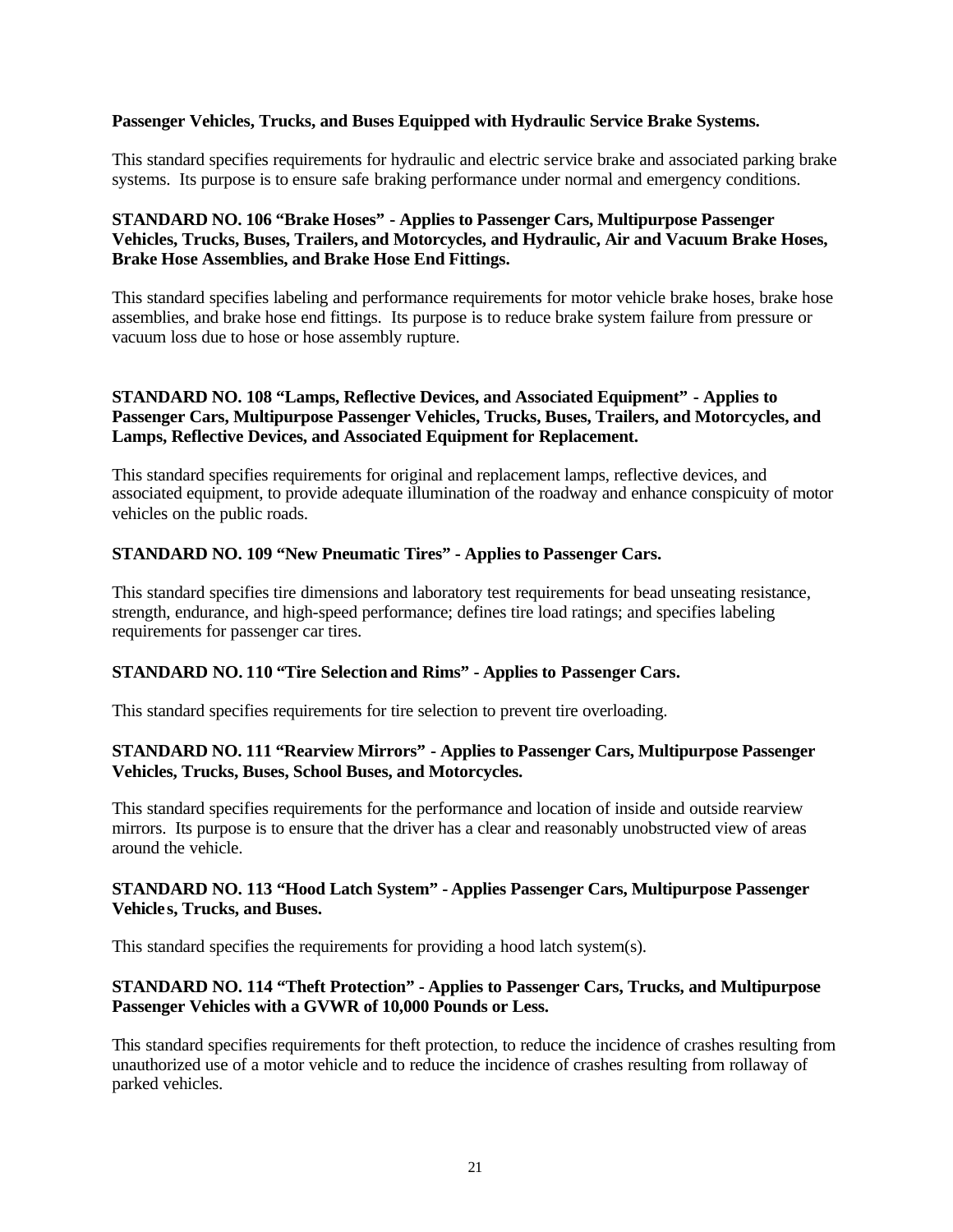## **STANDARD NO. 116 "Motor Vehicle Brake Fluids" - Applies to Passenger Cars, Multipurpose Passenger Vehicles, Trucks, Buses, Trailers, Motorcycles, and All Fluid for Use in Hydraulic Brake Systems of Motor Vehicles.**

This standard specifies requirements for fluids for use in hydraulic brake systems of motor vehicles, containers for these fluids, and labeling of the containers. Its purpose is to reduce failures in the hydraulic braking systems of motor vehicles that may occur because of the manufacture or use of improper or contaminated brake fluid.

## **STANDARD NO. 117 "Retreaded Pneumatic Tires" - Applies to Passenger Cars and Retreaded Tires.**

This standard specifies performance, labeling, and certification requirements for retreaded pneumatic passenger car tires. Its purpose is to require retreaded pneumatic passenger car tires to meet safety criteria similar to those for new pneumatic passenger car tires.

## **STANDARD NO. 118 "Power-Operated Window, Partition, and Roof Panel Systems" - Applies to Passenger Cars, Multipurpose Passenger Vehicles, and Trucks with a GVWR of 10,000 Pounds or Less.**

This standard specifies requirements for power-operated window, partition, and roof panel systems to minimize the likelihood of death or injury from their accidental operation.

## **STANDARD NO. 119 "New Pneumatic Tires for Vehicles Other Than Passenger Cars" - Applies to Multipurpose Passenger Vehicles, Trucks, Buses, Trailers, and Motorcycles.**

This standard establishes performance and marking requirements for tires. Its purpose is to provide safe operational performance levels for tires used on motor vehicles other than passenger cars, and to place sufficient information on the tires to permit their proper selection and use.

## **STANDARD NO. 120 "Tire Selection and Rims for Motor Vehicles Other Than Passenger Cars" - Applies to Multipurpose Passenger Vehicles, Trucks, Buses, Trailers, Motorcycles, Rims for Use on Those Vehicles, and Non-pneumatic Spare Tire Assemblies for Use on Those Vehicles.**

This standard specifies tire and rim selection requirements and rim marking requirements. Its purpose is to provide safe operational performance by ensuring that vehicles to which it applies are equipped with tires of adequate size and load rating and with rims of appropriate size and type designation.

## **STANDARD NO. 121 "Air Brake Systems" - Applies to Trucks, Buses, and Trailers Equipped with Air Brake Systems.**

This standard establishes performance and equipment requirements for braking systems on vehicles equipped with air brake systems. Its purpose is to ensure safe braking performance under normal and emergency conditions.

## **STANDARD NO. 122 "Motorcycle Brake Systems" - Applies to Motorcycles.**

This standard specifies performance requirements for motorcycle brake systems. Its purpose is to ensure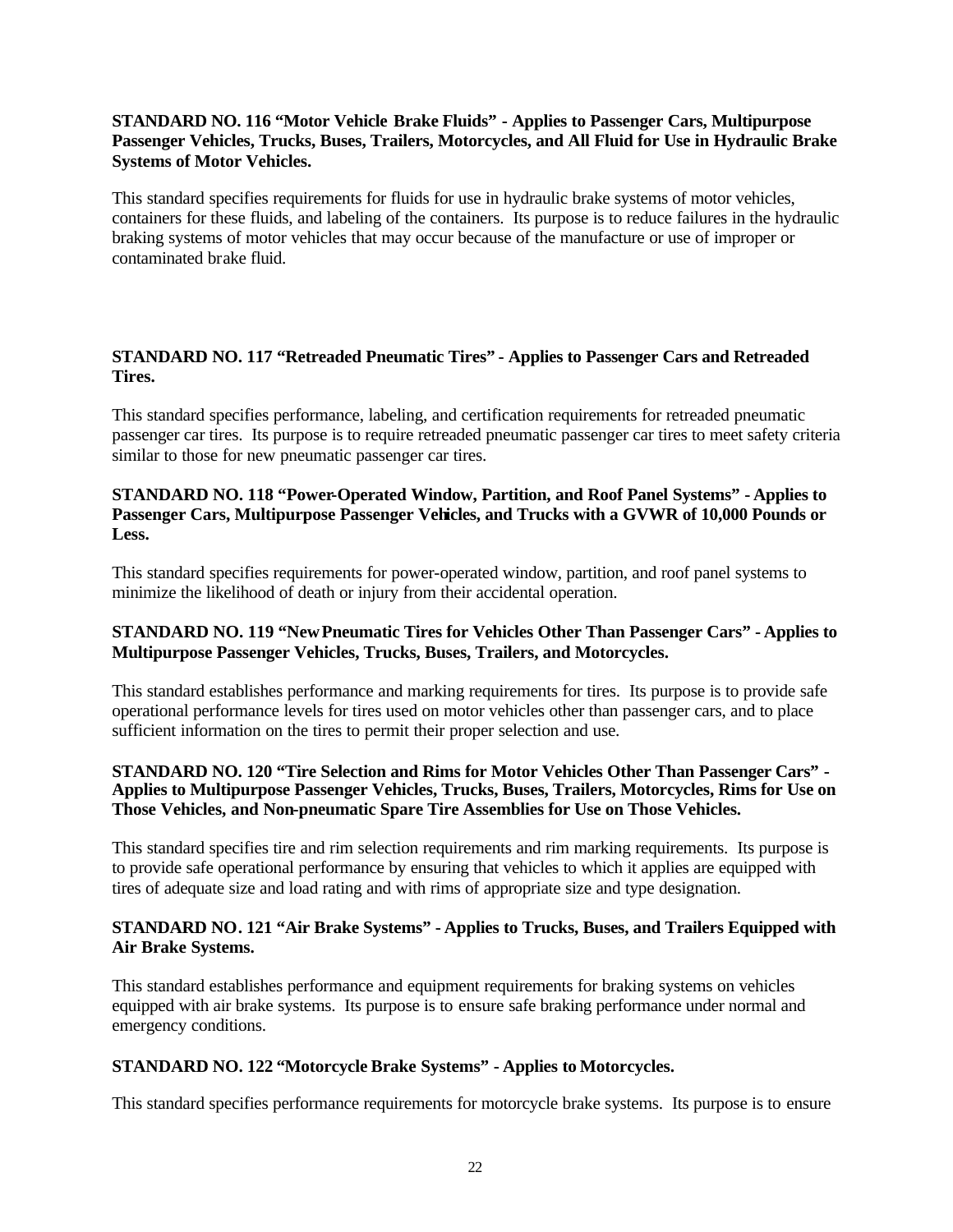safe motorcycle braking performance under normal and emergency conditions.

## **STANDARD NO. 123 "Motorcycle Controls and Displays" - Applies to Motorcycles.**

This standard specifies requirements for the location, operation, identification, and illumination of motorcycle controls and displays, and requirements for motorcycle stands and footrests. Its purpose is to minimize accidents caused by operator error in responding to the motoring environment by standardizing certain motorcycle controls and displays.

## **STANDARD NO. 124 "Accelerator Control Systems" - Applies to Passenger Cars, Multipurpose Passenger Vehicles, Trucks, and Buses.**

This standard establishes requirements for the return of a vehicle's throttle to the idle position when the driver removes the actuating force from the accelerator control, or in the event of severance or disconnection in the accelerator control system.

## **STANDARD NO. 125 "Warning Devices" - Applies to Items of Motor Vehicle Equipment.**

This standard establishes requirements for devices, without self-contained energy sources, that are designed to be carried in buses and trucks with a GVWR greater than 10,000 pounds, and used to warn approaching traffic of the presence of a stopped vehicle, except for devices designed to be permanently affixed to the vehicle. Its purpose is to reduce rear end collisions between moving traffic and disabled vehicles.

## **STANDARD NO. 129 - "New Non-Pneumatic Tires for Passenger Cars" - Applies to New Temporary Spare Non-Pneumatic Tires for Use on Passenger Cars.**

This standard specifies tire dimensions and laboratory test requirements for lateral strength, endurance, and high-speed performance; defines the tire load rating; and specifies labeling requirements for nonpneumatic spare tires.

## **STANDARD NO. 131 "School Bus Pedestrian Safety Devices" - Applies to School Buses Other than Multifunction School Activity Buses.**

This standard establishes requirements for devices that can be installed on school buses to improve the safety of pedestrians in the vicinity of stopped school buses. Its purpose is to minimize the likelihood of vehicles passing a stopped school bus and striking pedestrians in the vicinity of the bus.

## **STANDARD NO. 135 "Passenger Car Brake Systems" - Applies to Passenger Cars Manufactured On or After September 1, 2000.**

This standard specifies requirements for service brakes and associated parking brake systems, to ensure safe braking performance under normal and emergency driving conditions.

## **STANDARD No. 138. "Tire Pressure Monitoring Systems" - Applies to Passenger Cars, Multipurpose Passenger Vehicles, Trucks, and Buses that have a GVWR of 10,000 pounds or less, Except Vehicles with Dual Wheels on an Axle, Manufactured on or after Phase-in Dates Specified in the Standard.**

This standard specifies requirements for tire pressure monitoring systems to prevent significant underinflation of tires and the resulting safety problems.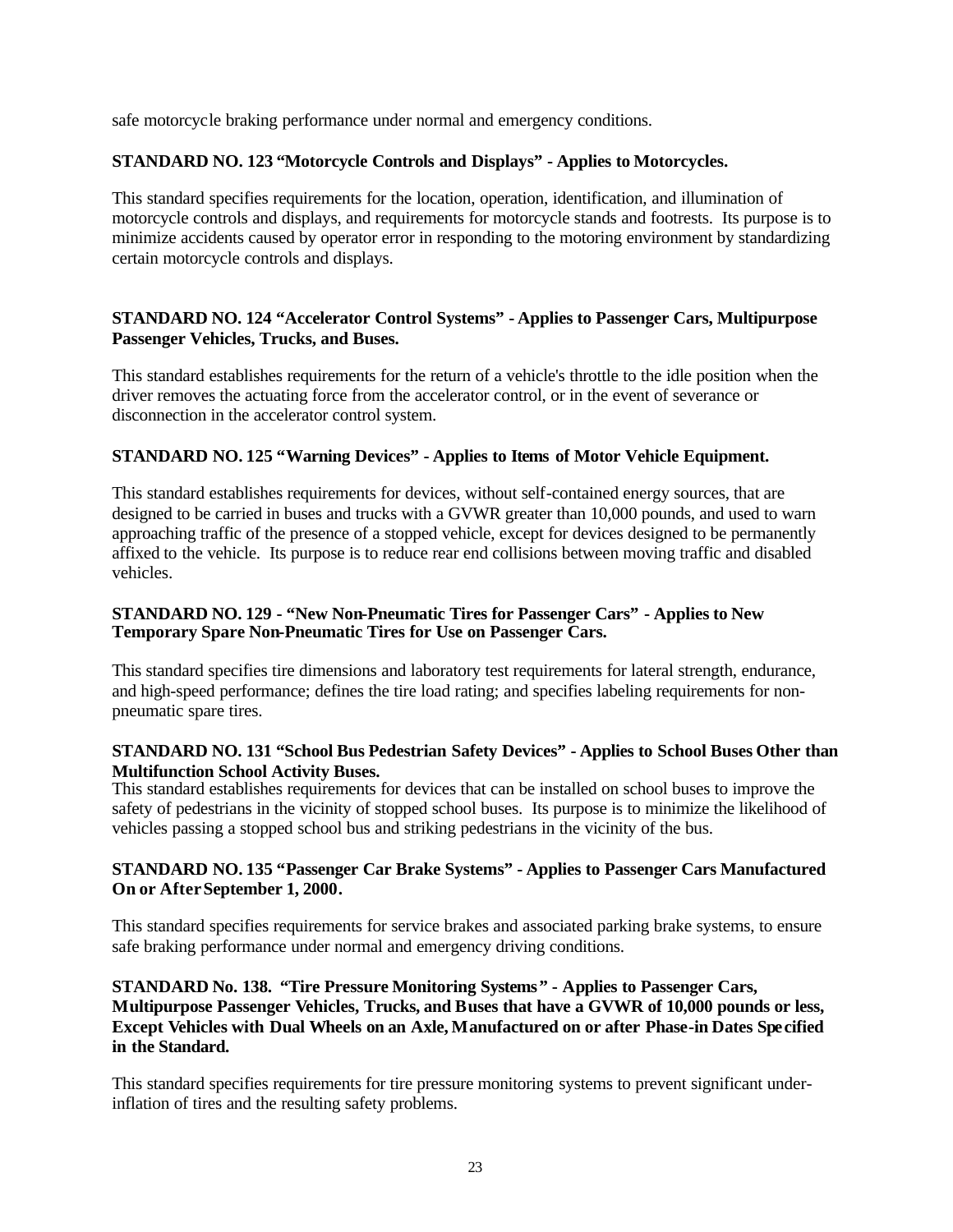## **STANDARD No. 139. "New Pneumatic Tires for Light Vehicles" - Applies to New Pneumatic Tires for Use on Motor Vehicles (Other than Motorcycles and Low-Speed Vehicles) that a GVWR 10,000 pounds or less.**

This standard specifies tire dimensions, test requirements, labeling requirements and defines tire load ratings.

## **STANDARD NO. 201 "Occupant Protection in Interior Impact" - Applies to Passenger Cars, Multipurpose Passenger Vehicles, Trucks, and Buses with a GVWR of 10,000 Pounds or Less.**

This standard specifies requirements to afford impact protection for occupants.

## **STANDARD NO. 202 "Head Restraints" - Applies to Passenger Cars, Multipurpose Passenger Vehicles, Trucks, and Buses with a GVWR of 10,000 Pounds or Less.**

This standard specifies requirements for head restraints to reduce the frequency and severity of neck injury in rear-end and other collisions.

## **STANDARD NO. 203 "Impact Protection for the Driver from the Steering Control System" - Applies to Passenger Cars, Multipurpose Passenger Vehicles, Trucks, and Buses with a GVWR of 10,000 Pounds or Less.**

This standard specifies requirements for steering control systems that will minimize chest, neck, and facial injuries to the driver as a result of impact.

## **STANDARD NO. 204 "Steering Control Rearward Displacement" - Applies to Passenger Cars, Multipurpose Passenger Vehicles, Trucks, and Buses with a GVWR of 10,000 Pounds or Less.**

This standard specifies requirements limiting the rearward displacement of the steering control into the passenger compartment, to reduce the likelihood of chest, neck, or head injury.

## **STANDARD NO. 205 "Glazing Materials" - Applies to Passenge r Cars, Multipurpose Passenger Vehicles, Trucks, Buses, Motorcycles, Slide -In Campers, Pickup Covers, and Glazing Materials Used in Motor Vehicles.**

This standard specifies requirements for glazing materials for use in motor vehicles and items of motor vehicle equipment. Its purpose is to reduce injuries resulting from impact into glazing surfaces, to ensure a necessary degree of transparency in motor vehicle windows for driver visibility, and to minimize the possibility of occupants being thrown through the vehicle windows in collisions.

## **STANDARD NO. 206 "Door Locks and Door Retention Components" - Applies to Passenger Cars, Multipurpose Passenger Vehicles, and Trucks.**

This standard specifies requirements for side door locks and side door retention components including latches, hinges, and other supporting means, to minimize the likelihood of occupants being thrown from the vehicle as a result of impact.

## **STANDARD NO. 207 "Seating Systems" - Applies to Passenger Cars, Multipurpose Passenger Vehicles, Trucks, and Buses.**

This standard establishes requirements for seats, their attachment assemblies, and their installation to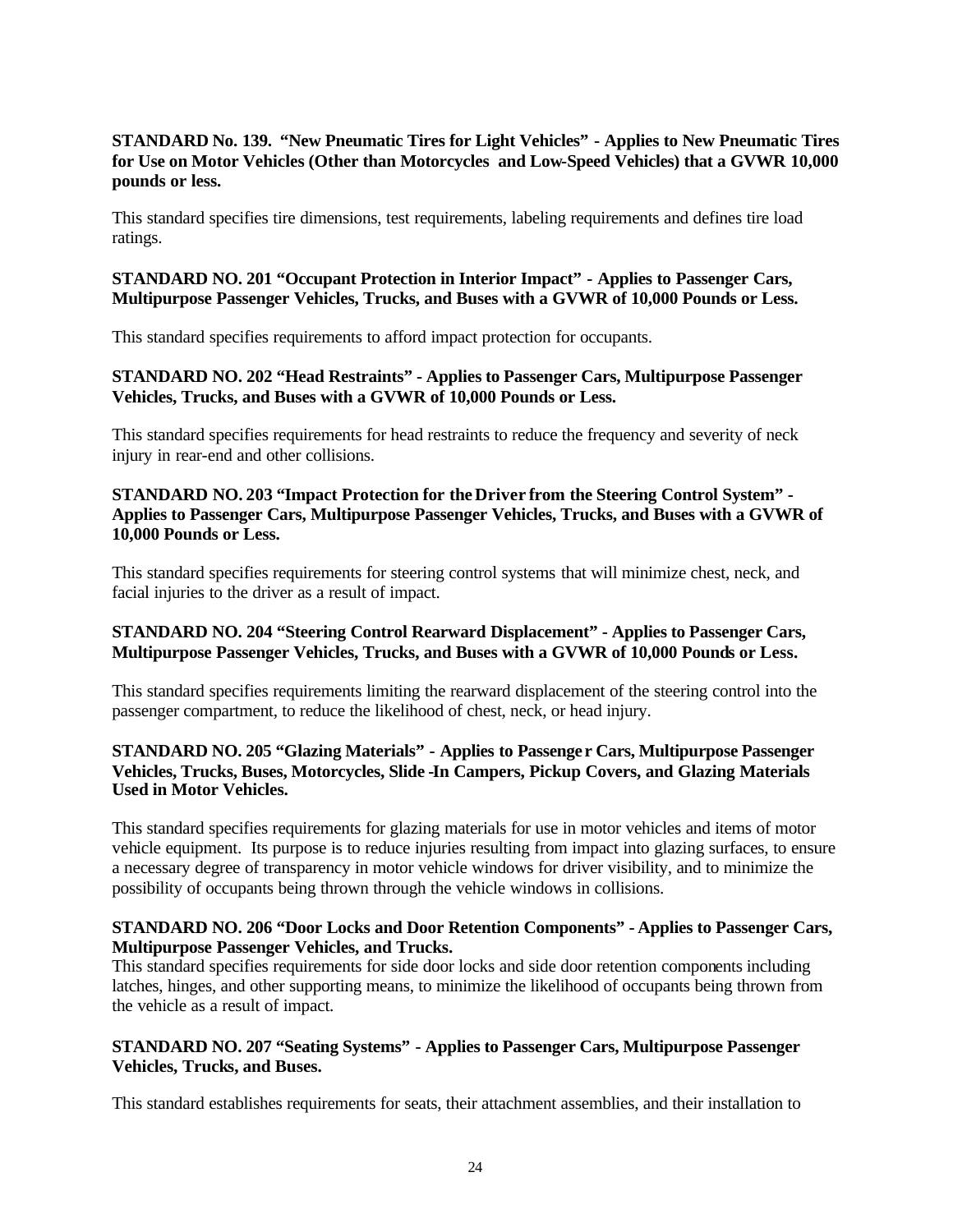minimize the possibility of their failure by forces acting on them as a result of vehicle impact.

## **STANDARD NO. 208 "Occupant Crash Protection" - Applies to Passenger Cars, Multipurpose Passenger Vehicles, Trucks, Buses, Pressure Vessels, and Explosive Devices.**

This standard specifies performance requirements for the protection of vehicle occupants in crashes. Its purpose is to reduce the number of deaths of vehicle occupants, and the severity of injuries, by specifying vehicle crashworthiness requirements in terms of forces and accelerations measured on anthropomorphic dummies in test crashes, and by specifying equipment requirements for active and passive restraint systems.

## **STANDARD NO. 209 "Seat Belt Assemblies" - Applies to Passenger Cars, Multipurpose Passenger Vehicles, Trucks, and Buses.**

This standard specifies requirements for seat belt assemblies.

## **STANDARD NO. 210 "Seat Belt Assembly Anchorages" - Applies to Passenger Cars, Multipurpose Passenger Vehicles, Trucks, and Buses.**

This standard establishes requirements for seat belt assembly anchorages to ensure their proper location for effective occupant restraint and to reduce the likelihood of their failure.

## **STANDARD NO. 212 "Windshield Mounting" - Applies to Passenger Cars, Multipurpose Passenger Vehicles, Trucks, and Buses with a GVWR of 10,000 Pounds or Less.**

This standard establishes windshield retention requirements for motor vehicles during crashes. Its purpose is to provide for retention of the vehicle's windshield during a crash, thereby utilizing fully the penetration-resistance and injury-avoidance properties of the windshield glazing materials and preventing the ejection of occupants from the vehicle.

**STANDARD NO. 213 "Child Restraint Systems" - Applies to Items of Motor Vehicle Equipment.** This standard specifies requirements for child restraint systems used in motor vehicles and aircraft. Its purpose is to reduce the number of children killed or injured in motor vehicle crashes and in aircraft.

## **STANDARD NO. 214 "Side Impact Protection" - Applies to Passenger Cars, Multipurpose Passenger Vehicles, Trucks, and Buses with a GVWR of 10,000 Pounds or Less.**

This standard specifies performance requirements for protection of occupants in side impact crashes. Its purpose is to reduce the risk to vehicle occupants in side impact crashes by specifying vehicle crashworthiness requirements in terms of accelerations measured on anthropomorphic dummies in test crashes, by specifying strength requirements for side doors, and by other means.

## **STANDARD NO. 216 "Roof Crush Resistance" - Applies to Passenger Cars, Multipurpose Passenger Vehicles, Trucks, and Buses with a GVWR of 10,000 Pounds or Less.**

This standard establishes strength requirements for the passenger compartment roof. Its purpose is to reduce the crushing of the roof into the passenger compartment in rollover crashes.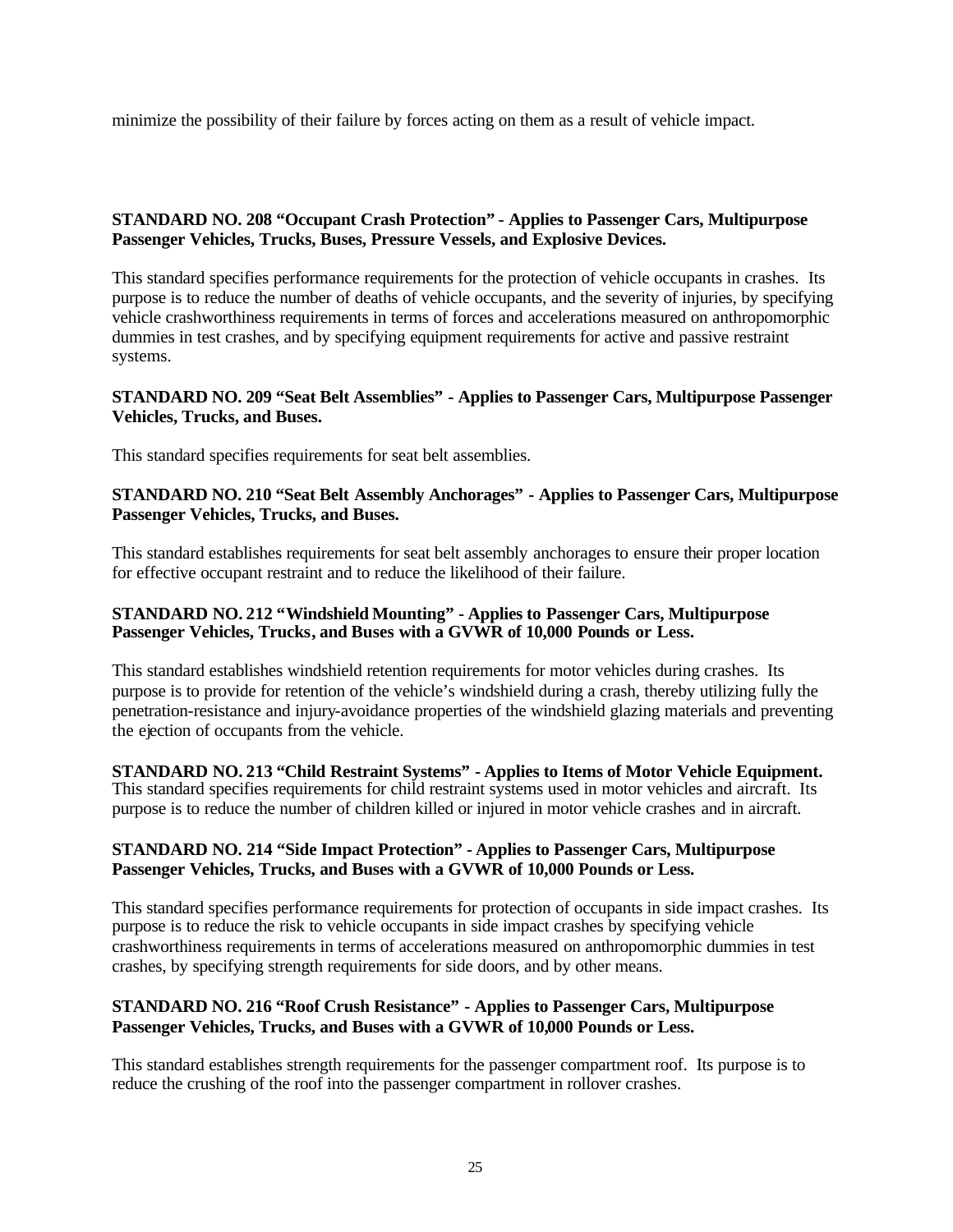## **STANDARD NO. 217 "Bus Emergency Exits and Window Retention and Release" - Applies to Buses.**

This standard establishes requirements for the retention of windows other than windshields in buses, and establishes operating forces, opening dimensions, and markings for push-out bus windows and other emergency exits. Its purpose is to minimize the likelihood of occupants being thrown from the bus and to provide a means of readily accessible emergency egress.

## **STANDARD NO. 218 "Motorcycle Helmets" - Applies to Items of Motor Vehicle Equipment.**

This standard establishes minimum performance requirements for motorcycle helmets. Its purpose is to reduce deaths and injuries resulting from head impacts to motorcyclists and other motor vehicle users.

## **STANDARD NO. 219 "Windshield Zone Intrusion" - Applies to Passenger Cars, Multipurpose Passenger Vehicles, Trucks, and Buses with a GVWR of 10,000 Pounds or Less.**

This standard specifies limits for the displacement into the windshield area of motor vehicle components during a crash. Its purpose is to reduce crash injuries and fatalities that result from occupants contacting vehicle components displaced near or through the windshield.

## **STANDARD NO. 220 "School Bus Rollover Protection" - Applies to School Buses.**

This standard establishes performance requirements for school bus rollover protection. Its purpose is to reduce the number of deaths and the severity of injuries that result from failure of the school bus body structure to withstand forces encountered in rollover crashes.

## **STANDARD NO. 221 "School Bus Body Joint Strength" - Applies to School Buses.**

This standard establishes requirements for the strength of the body panel joints in school bus bodies. Its purpose is to reduce deaths and injuries resulting from the structural collapse of school bus bodies during crashes.

## **STANDARD NO. 222 "School Bus Passenger Seating and Crash Protection" - Applies to All School Buses.**

This standard establishes occupant protection requirements for school bus passenger seating and restraining barriers. Its purpose is to reduce the number of deaths and the severity of injuries that result from the impact of school bus occupants against structures within the vehicle during crashes and sudden driving maneuvers.

## **STANDARD NO. 223 "Rear Impact Guards" - Applies to Rear Impact Guards for Trailers and Semitrailers Subject to FMVSS 224 Rear Impact Protection.**

This standard specifies requirements for rear impact guards for trailers and semitrailers. Its purpose is to reduce the number of deaths and injuries that occur when light duty vehicles collide with the rear end of trailers and semitrailers.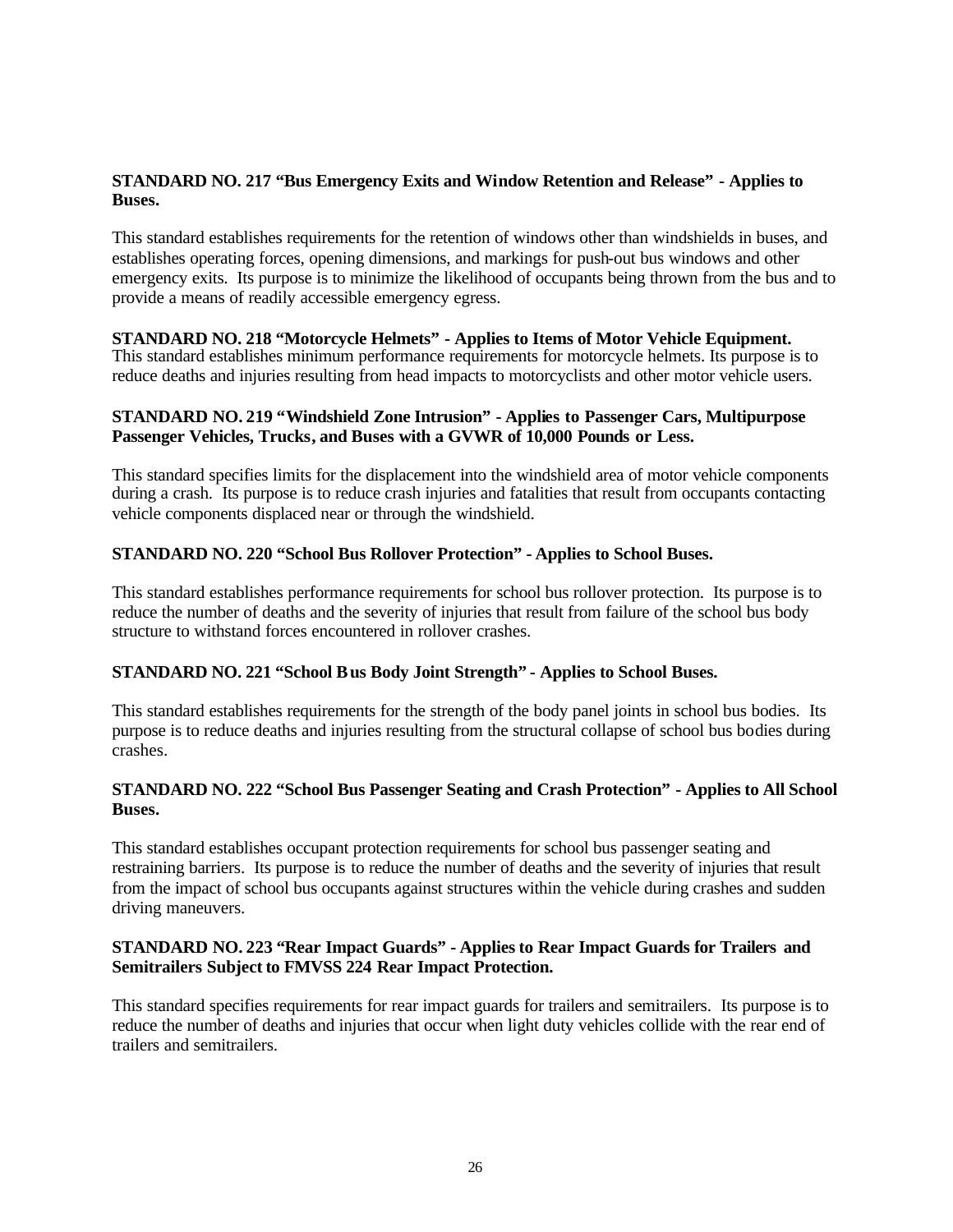## **STANDARD NO. 224 "Rear Impact Protection" - Applies to Trailers and Semitrailers with a GVWR of 10,000 Pounds or More.**

This standard establishes requirements for the installation of rear impact guards on trailers and semitrailers with a GVWR of 10,000 pounds or more.

## **STANDARD NO. 225 "Child Restraint Anchorage Systems" - Applies to Passenger Cars, Trucks and Multipurpose Passenger Vehicles with a GVWR of 8,500 Pounds or Less, and Buses with a GVWR of 10,000 Pounds or Less.**

This standard establishes requirements for child restraint anchorage systems to ensure their proper location and strength for the effective securing of child restraints, to reduce the likelihood of anchorage systems' failure, and to increase the likelihood that child restraints are properly secured.

## **STANDARD NO. 301 "Fuel System Integrity" - Applies to Passenger Cars, Multipurpose Passenger Vehicles, Trucks and Buses with a GVWR of 10,000 Pounds or Less, and School Buses with a GVWR of 10,000 Pounds or More, and Which Use Fuel with a Boiling Point Above 32 Degrees F.**

This standard specifies requirements for the integrity of motor vehicle fuel systems. Its purpose is to reduce fires that result from fuel spillage during and after motor vehicle crashes.

## **STANDARD NO. 302 "Flammability of Interior Materials" - Applies to Passenger Cars, Multipurpose Passenger Vehicles, Trucks, and Buses.**

This standard specifies burn resistance requirements for materials used in the occupant compartments of motor vehicles. Its purpose is to reduce deaths and injuries to motor vehicle occupants caused by vehicle fires, especially those originating in the interior of the vehicle from sources such as matches or cigarettes.

## **STANDARD NO. 303 "Fuel System Integrity of Compressed Natural Gas Vehicles" - Applies to Passenger Cars, Multipurpose Passenger Vehicles, Trucks, and Buses that have a GVWR of 10,000 Pounds or Less and Use CNG as a Motor Fuel, and to School Buses Regardless of We ight that Use CNG as a Motor Fuel.**

This standard specifies requirements for the integrity of motor vehicle fuel systems using compressed natural gas (CNG), including the CNG fuel systems of bi-fuel, dedicated, and dual fuel CNG vehicles. Its purpose is to reduce deaths and injuries occurring from fires that result from fuel leakage during and after motor vehicle crashes.

## **STANDARD NO. 304 "Compressed Natural Gas Fuel Container Integrity" - Applies to Containers Designed to Store CNG as Motor Fuel On-Board Any Motor Vehicle.**

This standard specifies requirements for the integrity of compressed natural gas (CNG) motor vehicle fuel containers. Its purpose is to reduce deaths and injuries occurring from fires that result from fuel leakage during and after motor vehicle crashes.

## **STANDARD NO. 305 "Electric-Powered Vehicles: Electrolyte Spillage and Electrical Shock Protection. -- Applies to Electric Vehicles with a Propulsion Power Source Greater Than 48 Volts**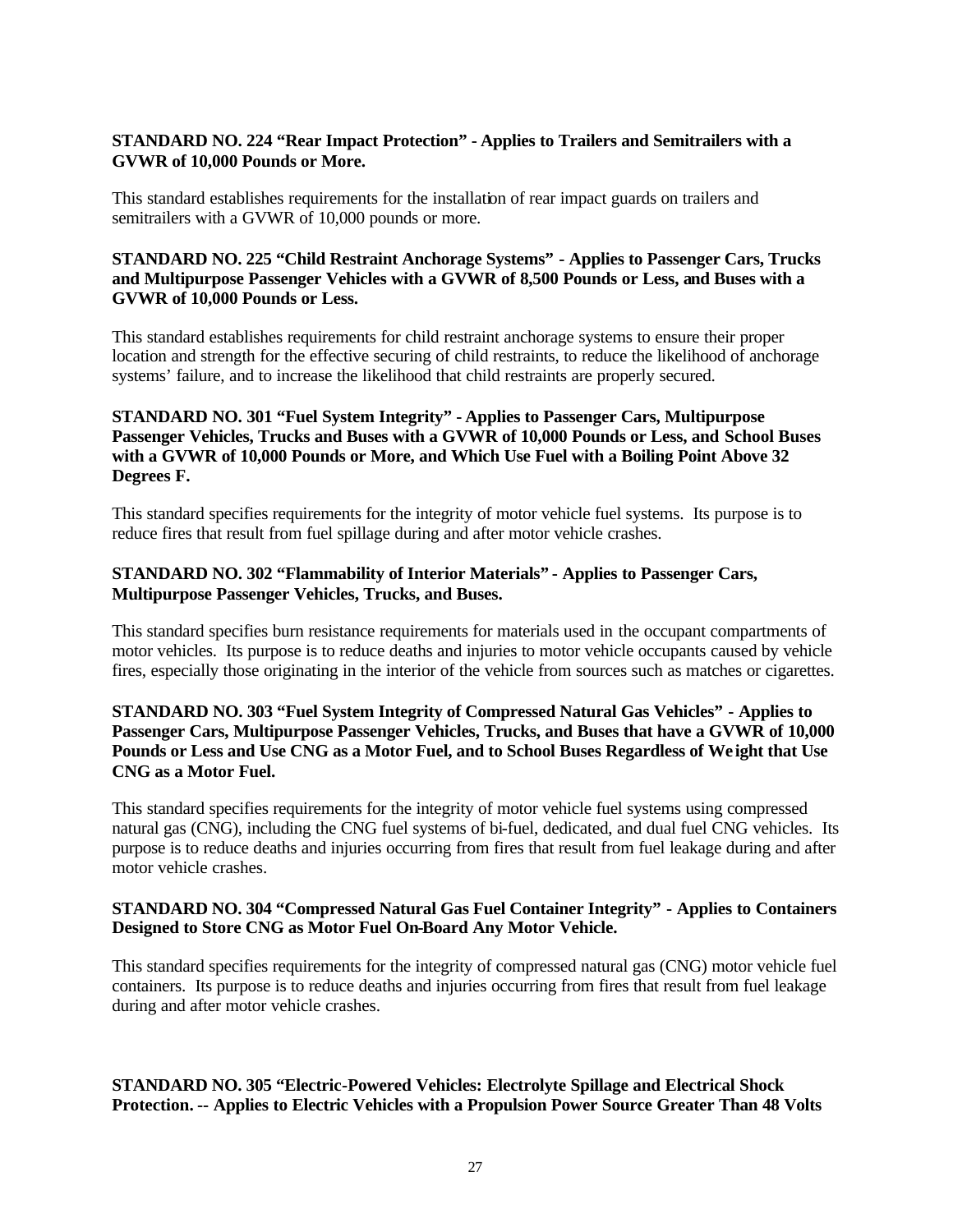#### **and a GVWR of 10,000 Pounds or Less.**

This standard specifies requirements for limitation of electrolyte spillage, retention of propulsion batteries during a crash, and electrical isolation of the chassis from the high-voltage system. Its purpose is to reduce deaths and injuries during a crash which occur because of electrolyte spillage from propulsion batteries, intrusion of propulsion battery system components in the occupant compartment, and electrical shock.

## **STANDARD NO. 401 "Internal Trunk Release" - Applies to Passenger Cars with a Trunk Compartment.**

This standard establishes the requirement for a trunk release mechanism that makes it possible for a person trapped inside the trunk compartment of a passenger car to escape from the compartment.

### **STANDARD NO. 403 "Platform Lift Systems for Motor Vehicles" - Applies to Platform Lifts Designed to Carry Passengers Into and Out of Motor Vehicles.**

This standard specifies requirements for platform lifts used to assist persons with limited mobility in entering or leaving a motor vehicle.

## **STANDARD NO. 404 "Platform Lift Installations in Motor Vehicles" - Applies to Motor Vehicles Equipped with a Platform Lift.**

This standard specifies the requirements for vehicles equipped with platform lifts used to assist persons with limited mobility in entering and le aving a motor vehicle .

## **STANDARD NO. 500 "Low-Speed Vehicles" - Applies to 4-Wheeled Motor Vehicles that can Operate at Speeds of More Than 20 mph but not More Than 25 mph.**

This standard specifies requirements for low-speed vehicles. Its purpose is to ensure that low-speed vehicles operated on the public streets, roads, and highways are equipped with the minimum motor vehicle safety equipment appropriate for motor vehicle safety.

## **SUMMARY DESCRIPTION OF SELECTED SECTIONS OF TITLE 49, CODE OF FEDERAL REGULATIONS**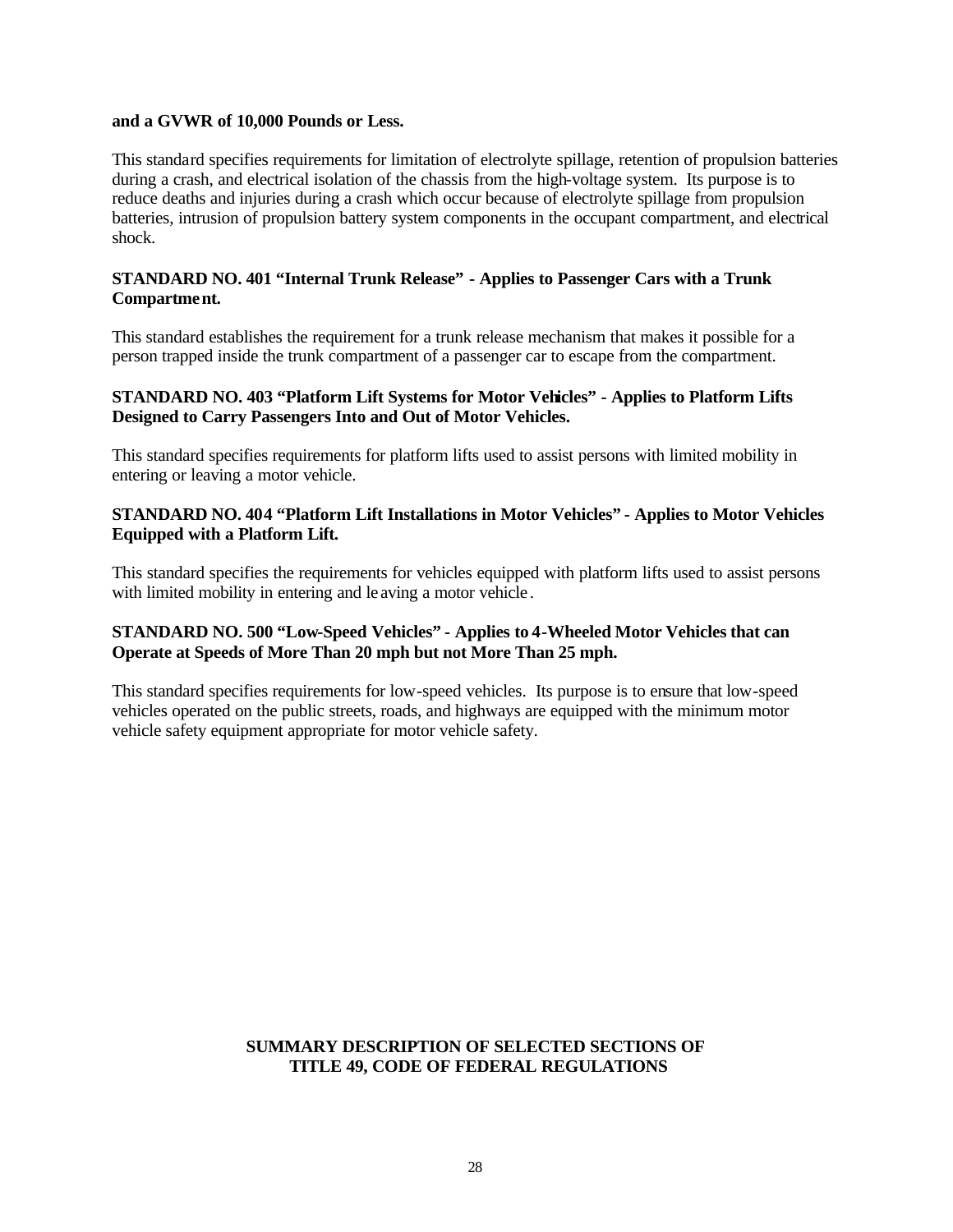## **Part 510 - Information Gathering Powers.**

This part defines the information gathering powers of NHTSA. The agency may use any of the following means to conduct investigations, inspections, or inquiries: (a) subpoenas; (b) hearings; (c) administrative depositions; (d) general or special orders; and (e) written requests.

## **Part 512 – Confidential Business Information**

This part establishes the procedure by which NHTSA will consider claims that information submitted to the agency, or which the agency obtains, is confidential business information, as described in the Freedom of Information Act.

## **Part 552 - Petitions for Rulemaking, Defect, and Noncompliance Orders.**

This part establishes procedures for the submission and disposition of petitions filed by interested parties to initiate rulemaking or to make a determination that a motor vehicle or item of motor vehicle equipment does not comply with an applicable FMVSS or contains a defect which relates to motor vehicle safety. The purpose of this part is to enable NHTSA to identify and respond on a timely basis to petitions for rulemaking or defect or noncompliance determinations, and to inform the public of the procedures that are followed in response to such petitions.

## **Part 553 - Rulemaking Procedures.**

This part prescribes the rulemaking procedures that apply to the issuance, amendment, and revocation of rules pursuant to Chapter 301, and other provisions of title 49, United States Code, that NHTSA administers.

## **Part 554 - Standards Enforcement and Defects Investigation.**

This part establishes procedures for enforcing FMVSSs and associated regulations, investigating possible safety-related defects, and making noncompliance and defect determinations. The purpose of this part is to inform interested persons of the procedures followed by NHTSA in such instances.

## **Part 555 - Temporary Exemption from Motor Vehicle Safety Standards.**

This part establishes requirements for temporary exemption of certain motor vehicles from compliance with one or more FMVSSs. The purpose of this part is to provide a means by which manufacturers of motor vehicles may obtain temporary exemptions from FMVSSs on the basis of substantial economic hardship, facilitation of the development of new motor vehicle safety or low-emission engine features, or existence of an equivalent overall level of motor vehicle safety.

## **Part 556 - Exemption for Inconsequential Defect or Noncompliance.**

This part sets forth procedures for exempting manufacturers of motor vehicles and replacement equipment from the notice and remedy requirements when a defect or noncompliance is determined to be inconsequential as it relates to motor vehicle safety. The purpose of this part is to enable manufacturers of motor vehicles and replacement equipment to petition NHTSA for exemption from the notification and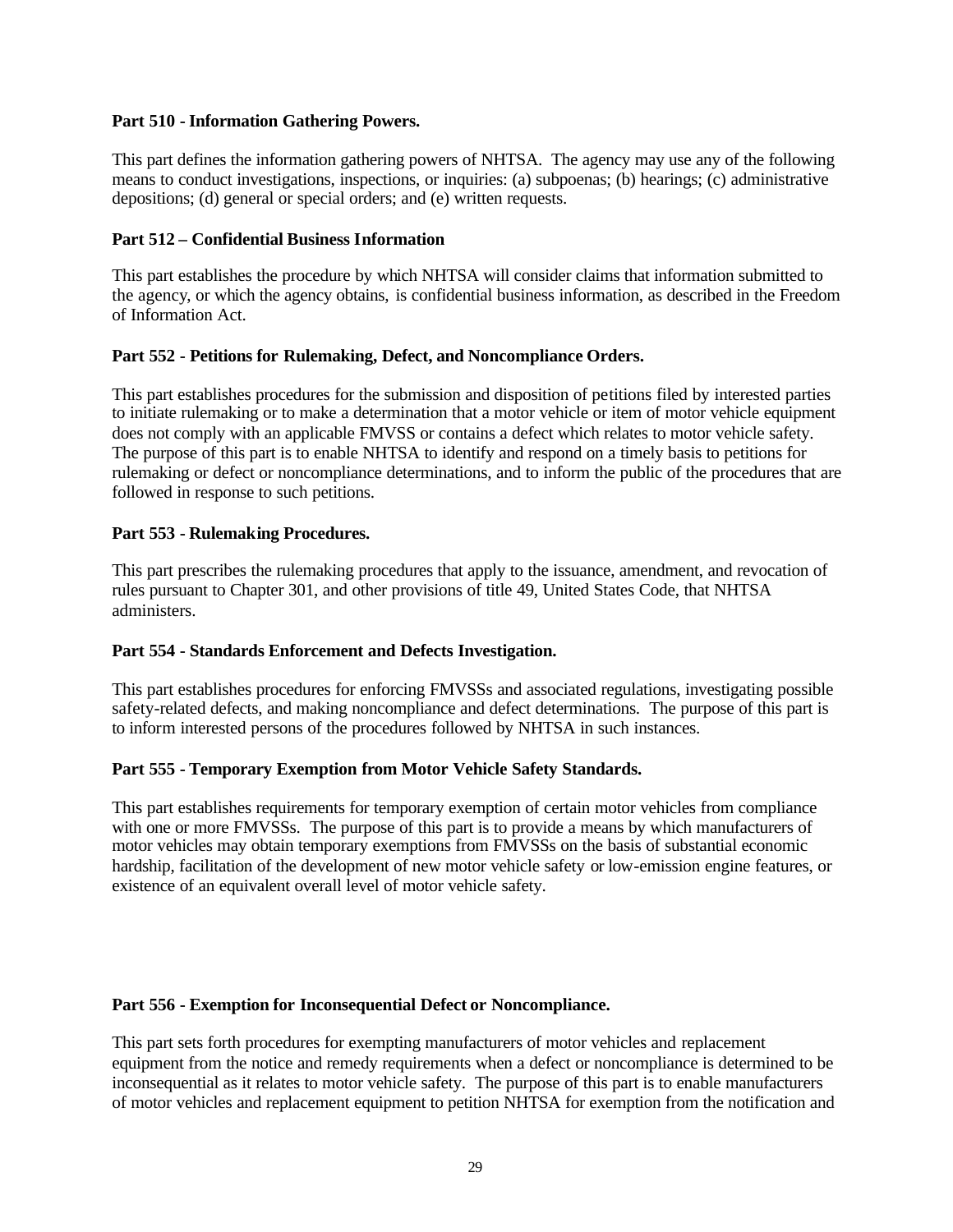remedy requirements due to inconsequentiality of the defect or noncompliance as it relates to motor vehicle safety, and to give all interested persons an opportunity for presentation of data, views, and arguments on the issues of inconsequentiality.

## **Part 557 - Petitions for Hearings on Notification and Remedy of Defects.**

This part establishes procedures for the submission and disposition of petitions filed by interested parties for hearings on the question of whether a manufacturer has reasonably met its obligation to notify owners, purchasers, and dealers of a safety-related defect or noncompliance with a FMVSS, or to remedy such defect or noncompliance. This part also establishes procedures for holding a hearing on these questions. The purpose of this part is to enable NHTSA to identify and respond on a timely basis to petitions for hearings on whether a manufacturer has reasonably met its obligation to notify or remedy, and to establish the procedures for such hearings.

## **Part 565 - Vehicle Identification Number Requirements.**

This part specifies the format, content, and physical requirements for a vehicle identification number (VIN) system and its installation, to simplify vehicle identification information retrieval and to increase the accuracy and efficiency of vehicle recall campaigns.

## **Part 566 - Manufacturer Identification.**

This part requires manufacturers of motor vehicles or items of motor vehicle equipment to which a FMVSS applies to submit to NHTSA identifying information and a description of the item(s) they produce. The purpose of this part is to facilitate the regulation of manufacturers and to aid in establishing a code numbering system for all regulated manufacturers.

## P**art 567 - Certification.**

The purpose of this part is to specify the content, location of, and other requirements for the certification label or tag to be affixed to motor vehicles, and to provide consumers with information to assist them in determining which of the FMVSSs and Federal Theft Prevention Standards are applicable to the vehicle.

## **Part 568 - Vehicles Manufactured in Two or More Stages.**

The purpose of this part is to prescribe the method by which manufacturers of vehicles manufactured in two or more stages shall ensure conformity of those vehicles with the FMVSSs and other regulations.

## **Part 571 - Federal Motor Vehicle Safety Standards.**

This part contains the Federal Motor Vehicle Safety Standards for motor vehicles and items of motor vehicle equipment established under Chapter 301.

## **Part 573 - Defect and Noncompliance Reports.**

This part specifies requirements for manufacturers to: (a) maintain lists of purchasers and owners notified of defective or noncomplying motor vehicles or items of motor vehicle equipment; (b) report defects in motor vehicles and items of motor vehicle equipment; (c) report noncompliance with FMVSSs; (d) provide quarterly reports on defect and noncompliance notification campaigns; and (e) provide copies of communications with distributors, dealers, and purchasers regarding defects and noncompliance. The purpose of this part is to: (a) inform NHTSA of defective and noncomplying motor vehicles and items of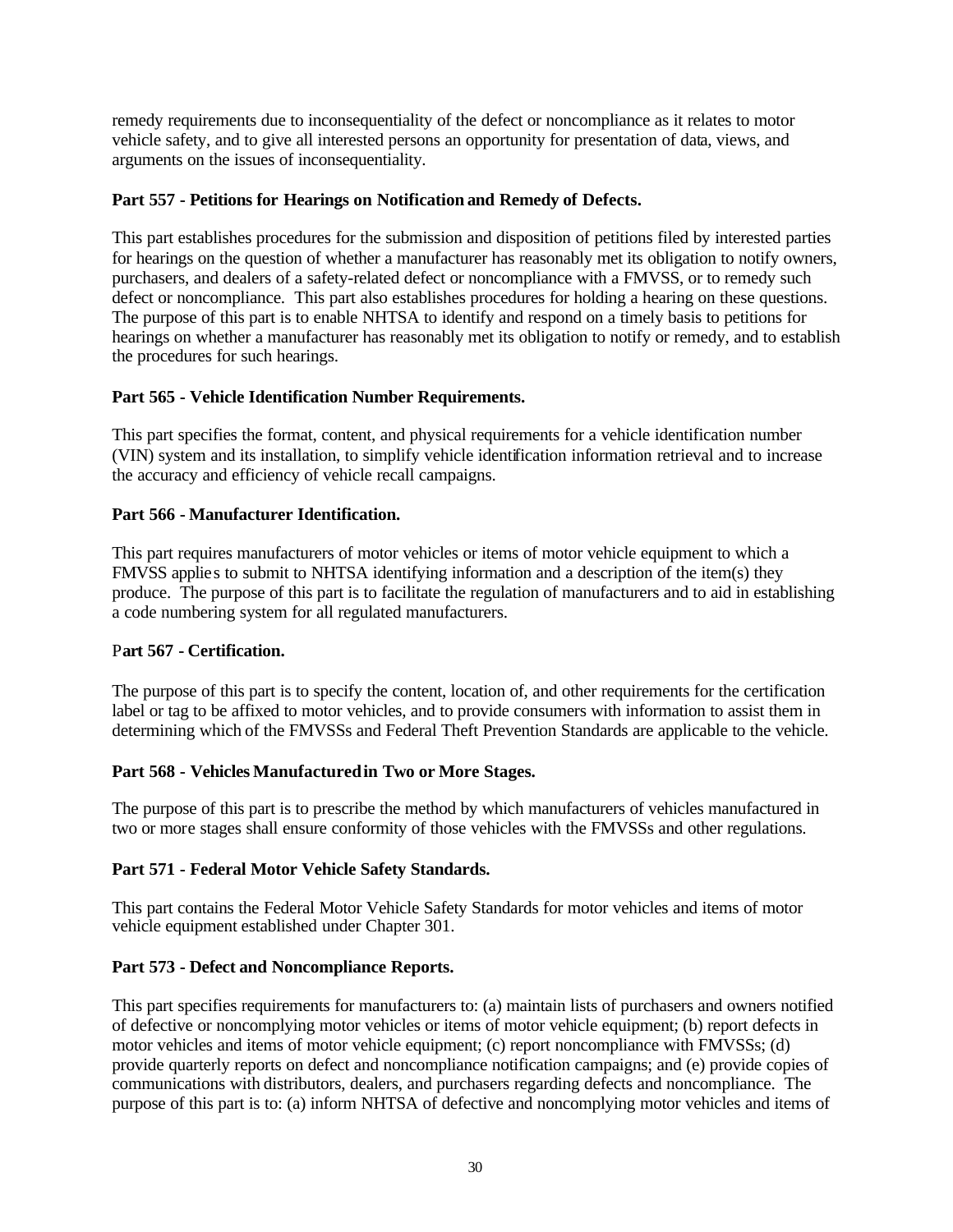motor vehicle equipment; (b) obtain information on the adequacy of manufacturers' defect and noncompliance notification campaigns, the corrective action, and owner response; and (c) compare the defect incidence rate among different groups of vehicles.

## **Part 575 - Consumer Information Regulations.**

This part contains Federal Motor Vehicle Consumer Information Regulations on a variety of subjects, including vehicle stopping distance, truck-camper loading, uniform tire quality grading, and handling and maneuvering characteristics of utility vehicles.

## **Part 576 - Record Retention.**

This part establishes requirements for the retention by motor vehicle manufacturers of complaints, reports, and other records concerning motor vehicle malfunctions that may be related to motor vehicle safety. The purpose of this part is to preserve records that are needed for the proper investigation, adjudication, or other disposition of possible defects related to motor vehicle safety and instances of nonconformity to FMVSSs and associated regulations.

## **Part 577 - Defect and Noncompliance Notification.**

This part sets forth requirements for notification to owners of motor vehicles and replacement equipment about the possibility of a defect which relates to motor vehicle safety or a noncompliance with a FMVSS. The purpose of this part is to ensure that notifications of defects or noncompliance adequately inform and effectively motivate owners of potentially defective or noncomplying motor vehicles or items of replacement equipment to have such vehicles or equipment inspected and, where necessary, remedied as quickly as possible.

## **Part 578 – Civil and Criminal Penalties**

This part specifies the civil penalties for violations of statutes administered by the National Highway Traffic Safety Administration, as adjusted for inflation. This part also sets forth the requirements regarding the reasonable time and the manner of correction for a person seeking safe harbor protection from criminal liability under 49 U.S.C. 30170(a). One purpose of this part is to preserve the remedial impact of civil penalties and to foster compliance with the law by specifying the civil penalties for statutory violations, as adjusted for inflation. The other purpose of this part is to set forth the requirements regarding the reasonable time and the manner of correction for a person seeking safe harbor protection from criminal liability under 49 U.S.C. 30170(a).

## **Part 579 - Defect and Noncompliance Responsibility.**

This part sets forth the responsibilities of manufacturers for safety-related defects and noncompliances with FMVSSs in motor vehicles and items of motor vehicle equipment. The purpose of this part is to facilitate: (a) the notification of owners of defective and noncomplying motor vehicles and items of motor vehicle equipment; and (b) the remedy of defective and noncomplying vehicles and items of motor vehicle equipment, by equitably reapportioning the responsibility for safety-related defects and noncompliance with FMVSSs among manufacturers of motor vehicles and items of motor vehicle equipment.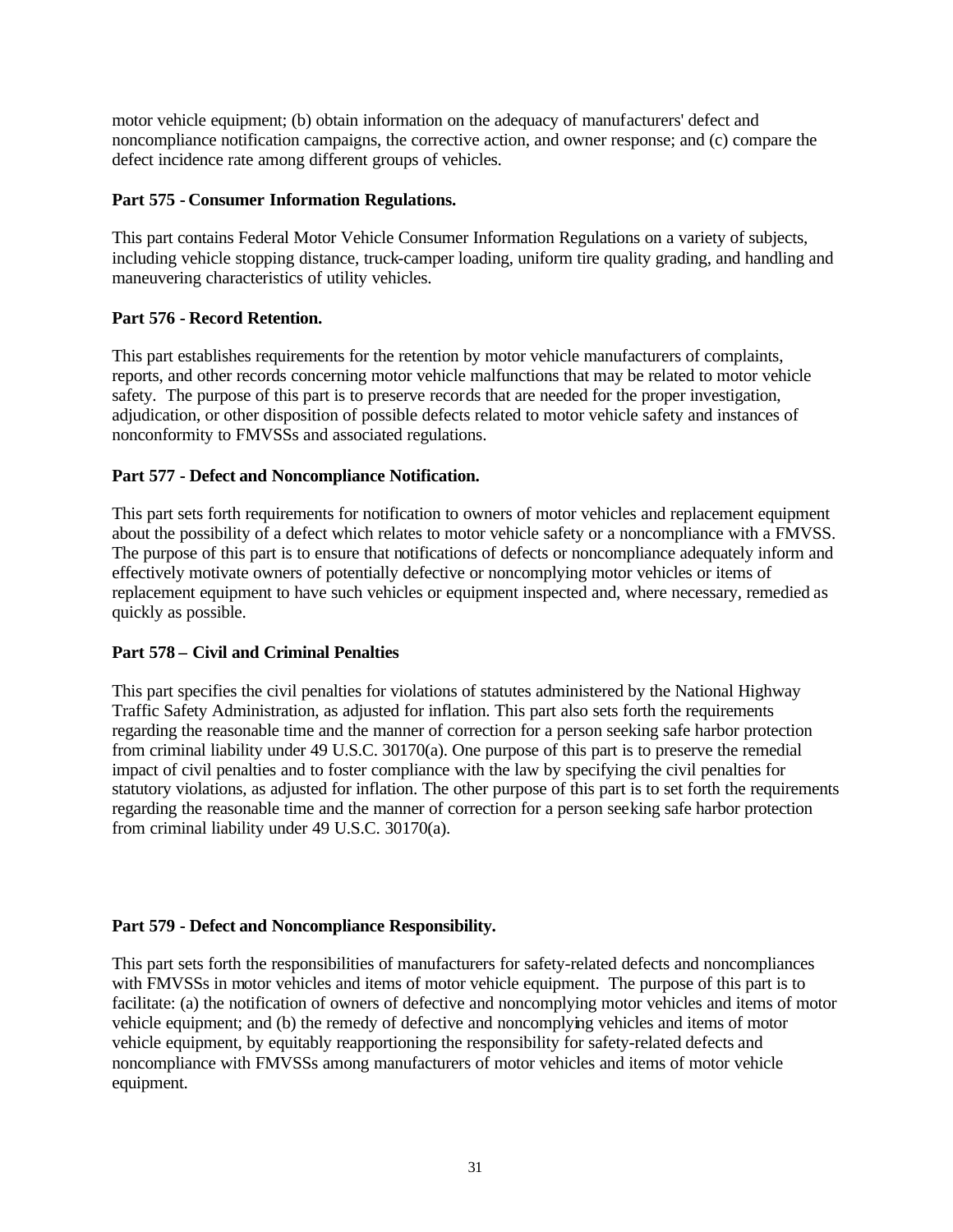## **Part 580 - Odometer Disclosure Requirements.**

This part prescribes rules requiring transferors and lessees of motor vehicles to make written disclosure to transferees and lessors respectively, concerning the odometer mileage and its accuracy. The purpose of this part is to provide purchasers of motor vehicles with odometer information to assist them in determining a vehicle's condition and value by making the disclosure of a vehicle's mileage a condition of title, and by requiring lessees to disclose to their lessors the vehicle's mileage at the time the lessors transfer the vehicle. In addition, the purpose of this part is to preserve records that are needed for the proper investigation of possible violations of the Motor Vehicle Information and Cost Savings Act and any subsequent prosecutorial, adjudicative, or other action.

## **Part 583 - Automobile Parts Content Labeling**

This part establishes requirements for the disclosure of information relating to the countries of origin of the equipment of new passenger motor vehicles. The purpose of this part is to aid potential purchasers in the selection of new passenger motor vehicles by providing them with information about the value of the U.S./Canadian and foreign parts content of each vehicle, the countries of origin of the engine and transmission, and the site of the vehicle's final assembly.

## **Part 586 – Fuel System Integrity Upgrade Phase-In Reporting Requirements.**

This part establishes requirements for manufacturers of passenger cars, multipurpose passenger vehicles, trucks, and buses with a gross vehicle weight rating of 10,000 pounds or less to submit a report, and maintain records related to the report, concerning the number of such vehicles that meet the upgraded requirements of FMVSS No. 301, "Fuel System Integrity." The purpose of these requirements is to assist NHTSA in determining whether a manufacturer has complied with the upgraded requirements of FMVSS No. 301.

## **Part 588 – Child Restraint Systems Recordkeeping Requirements**

This part establishes requirements for manufacturers of child restraint systems to maintain lists of the names and addresses of child restraint owners. The purpose of this part is to aid manufacturers in contacting the owners of child restraints during notification campaigns conducted in accordance with 49 CFR Part 577, and to aid the National Highway Traffic Safety Administration in determining whether a manufacturer has met its recall responsibilities.

#### **Part 590 – Tire Pressure Monitoring System Phase-In Reporting Requirements**

This part establishes requirements for manufacturers of passenger cars, multipurpose passenger vehicles, trucks, and buses with a gross vehicle weight rating of 4,536 kilograms (10,000 pounds) or less, except those vehicles with dual wheels on an axle, to submit a report, and maintain records related to the report, concerning the number of such vehicles that meet the requirements of Standard No.138, "Tire Pressure Monitoring Systems."

#### **Part 596 - Child Restraint Anchorage System Phase-In Reporting Requirements.**

This part establishes requirements for manufacturers of passenger cars, and for trucks and multipurpose passenger vehicles with a gross vehicle weight rating (GVWR) of 3,855 kilograms (8,500 pounds) or less,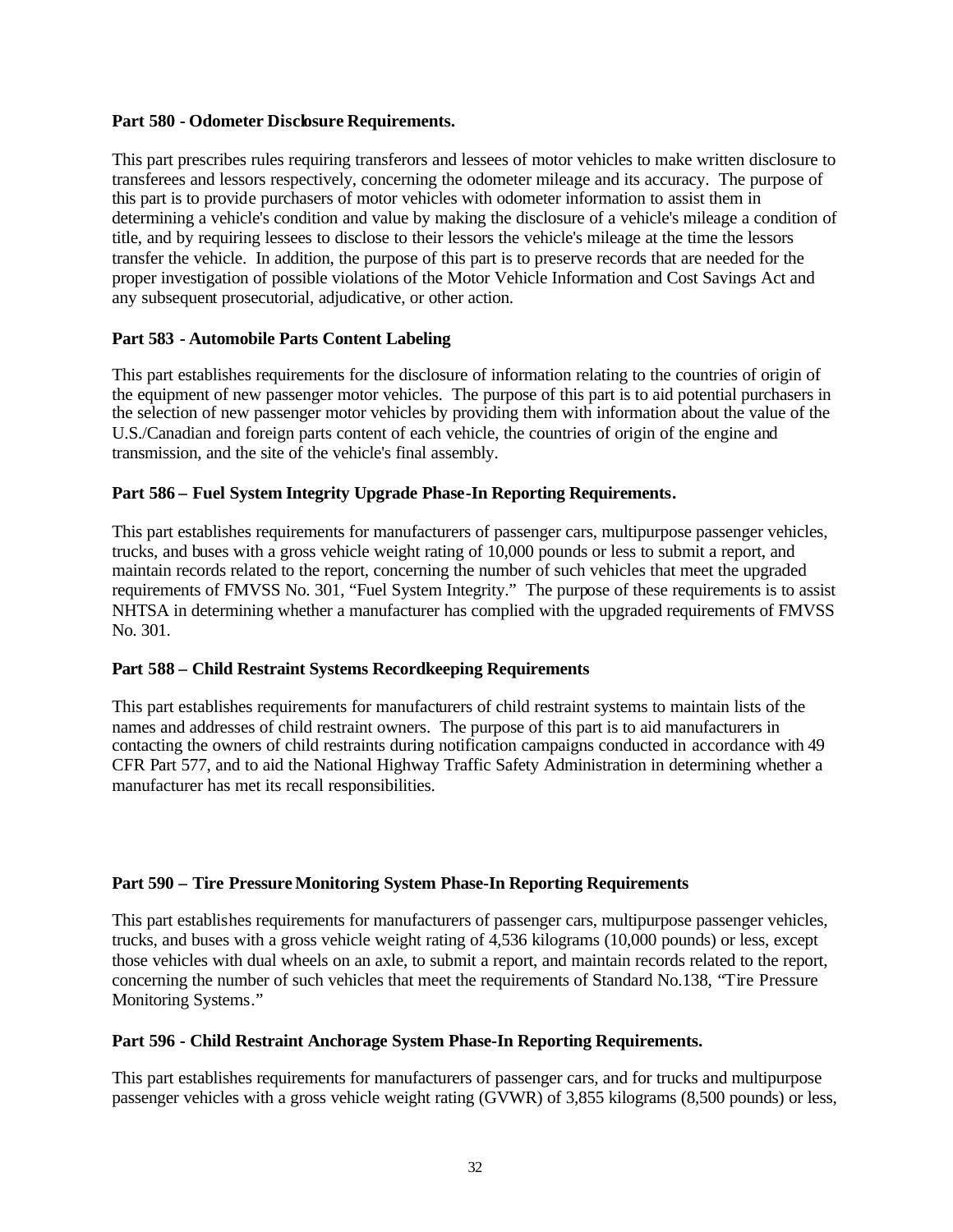and buses with a GVWR of 4,563 kg (10,000 pounds) or less, to submit a report, and maintain records related to the report, concerning the number of such vehicles that meet the requirements of Standard No. 225, "Child Restraint Anchorage Systems."

## **SELECTED REPORTS REQUIRED OF MANUFACTURERS BY NHTSA**

### **Who is a Manufacturer?**

Chapter 301 defines "manufacturer" to mean any person engaged in the manufacturing or assembling of motor vehicles or items of motor vehicle equipment, including any person importing motor vehicles or items of motor vehicle equipment for resale.

#### **Vehicle Identification Number - Part 565**

Manufacturers shall submit to NHTSA the unique identifier for each make and type of vehicle it manufacturers, at least 60 days before affixing the first VIN using the identifier. Information needed to decipher the characters contained in the VIN must be submitted to NHTSA at least 60 days prior to offering for sale the first vehicle identified by a VIN containing that information.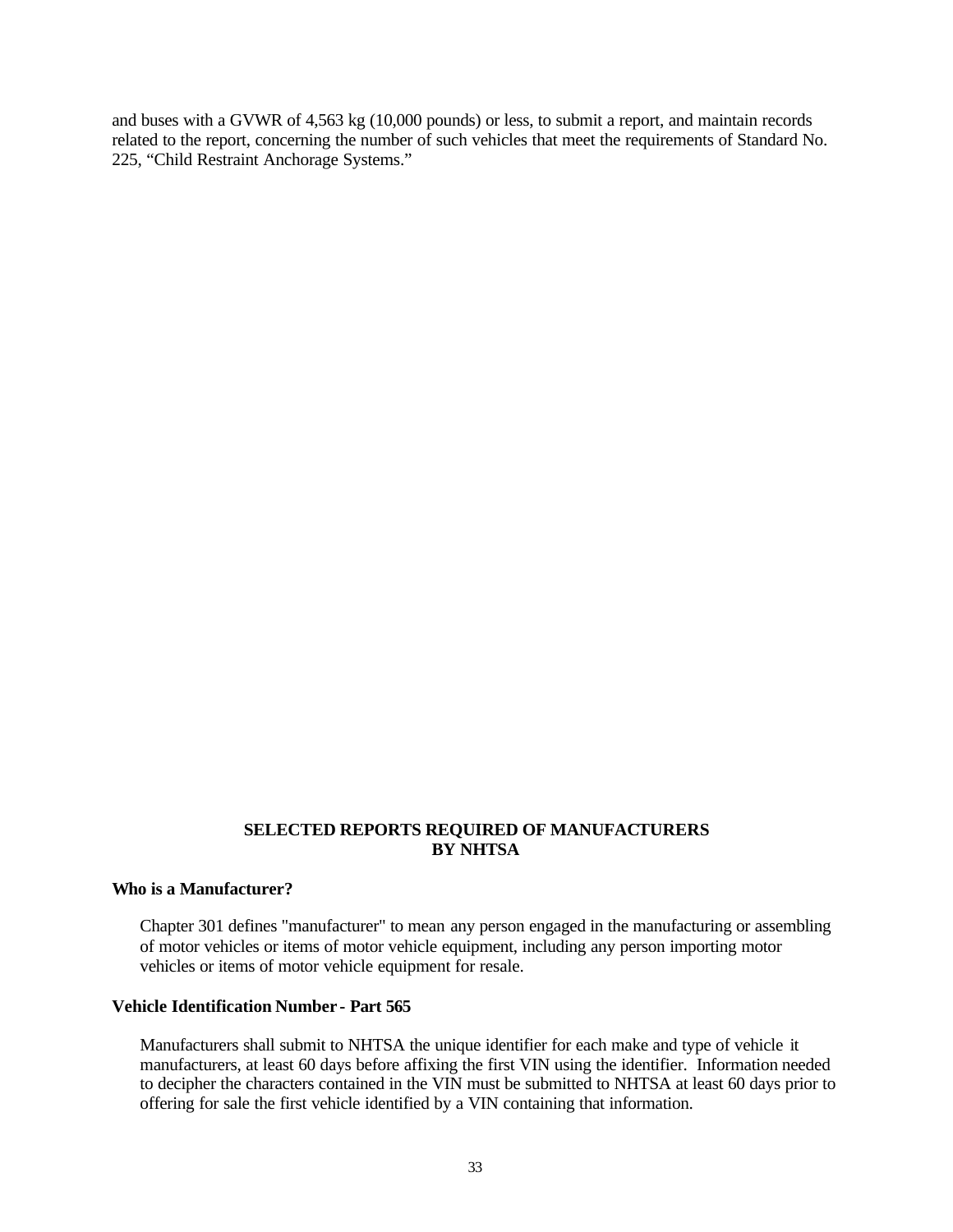**Address:** Administrator, National Highway Traffic Safety Administration 400 Seventh Street, SW Washington, DC 20590 Attn: VIN Coordinator

#### **Manufacturer Identification Registration Report - Part 566**

Not later than 30 days after initiation of manufacture of a type of motor vehicle or item of motor vehicle equipment, a manufacturer must submit the following information:

- (a) Full name, address, and State of incorporation, if applicable; and
- (b) Description of each type of motor vehicle, and GVWR range, or item of motor vehicle equipment manufactured.
- **Address:** Administrator, National Highway Traffic Safety Administration 400 Seventh Street, SW Washington, DC 20590

## **Defect Information Report - Part 573**

Each manufacturer shall furnish information to NHTSA for each defect in its motor vehicles or items of motor vehicle equipment that either the manufacturer or the NHTSA Administrator has determined is related to motor vehicle safety. The defect report must be filed not more than 5 working days after a defect has been determined to be safety related.

**Address:** Associate Administrator for Safety Assurance National Highway Traffic Safety Administration 400 Seventh Street, SW Washington, DC 20590

## **Quarterly Defect Report - Part 573**

Not more than 25 days after the close of each calendar quarter, and for 6 consecutive quarters, manufacturers shall submit to NHTSA information on the number of vehicles or items involved in the recall, the number inspected and repaired, the number inspected and determined not to need a repair, and the number of owners determined to be unreachable.

**Address:** Associate Administrator for Safety Assurance National Highway Traffic Safety Administration 400 Seventh Street, SW Washington, DC 20590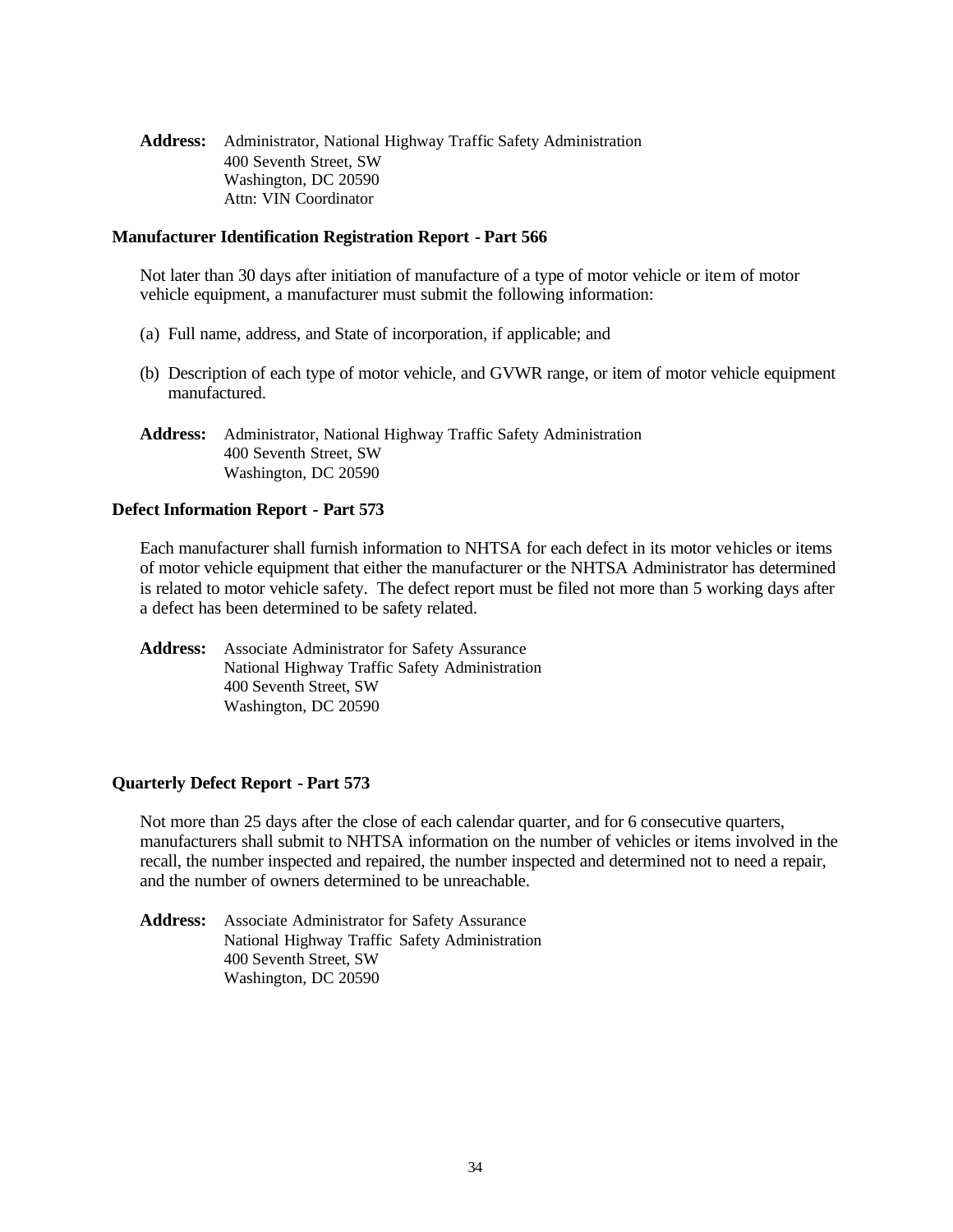## **FEDERAL MOTOR CARRIER SAFETY REGULATIONS**

The Federal Motor Carrier Safety Administration (FMCSA) is a safety and regulatory organization responsible for a national program to ensure safe operation of commercial motor vehicles, including trucks and buses. FMCSA is part of the U.S. Department of Transportation. The agency administers the Federal Motor Carrier Safety Regulations (FMCSRs), as published in Chapter III of title 49, Code of Federal Regulations. FMCSRs prescribe safety and operational requirements for carriers operating in interstate commerce. The FMCSRs apply to the users of motor vehicles, rather than to manufacturers, distributors, or dealers. Federal and state regulatory personnel conduct on-site safety compliance reviews at the motor carriers' place of business to ensure compliance with the FMCSRs.

Through its Motor Carrier Assistance Program (MCSAP), the agency offers grants to States to enforce the safety regulations through roadside safety inspections. To be eligible for funding, States participating in the MCSAP must adopt federal safety regulations for intrastate operations.

In addition to vehicle safety regulations, FMCSA administers the national Commercial Driver's License program and the Federal hours of service requirements. It also establishes the medical fitness requirements for commercial motor vehicle operators.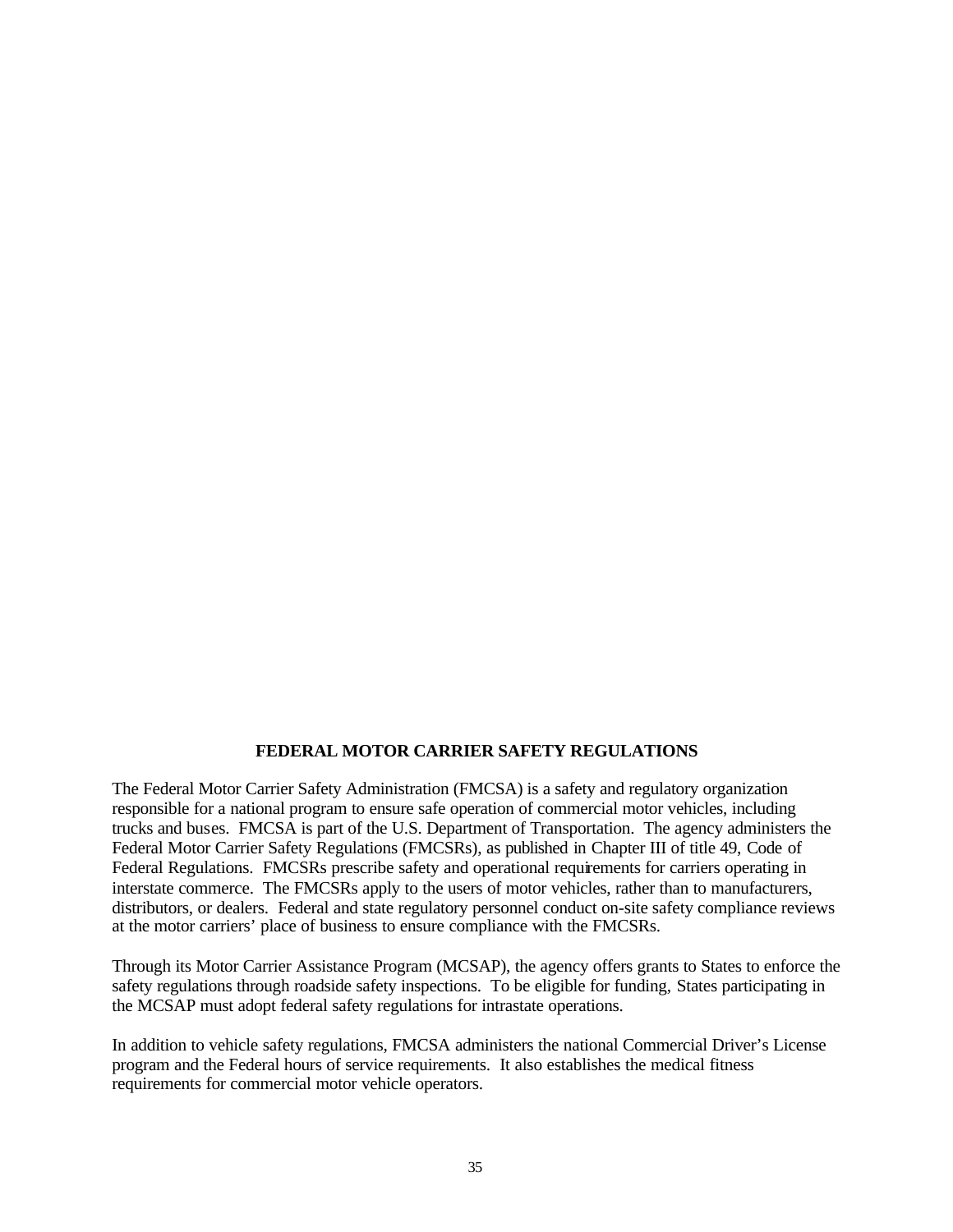Additional information may be obtained from:

Federal Motor Carrier Safety Administration 400 Seventh Street, SW Washington, DC 20590

www.fmcsa.dot.gov

## **CANADIAN MOTOR VEHICLE SAFETY STANDARDS**

Originally patterned after U.S. Federal Motor Vehicle Safety Standards, the Canadian safety regulations relate to the design and performance of passenger cars, multipurpose passenger vehicles, buses, trucks, trailers, minifies, motorcycles, and snowmobiles. The standards also limit motor vehicle exhaust emissions.

Canadian regulations require all motor vehicle manufacturers or distributors to apply the national safety mark to every classified vehicle produced after the effective date, accompanied by a label certifying compliance with all applicable Canadian Motor Vehicle Safety Standards.

Canada's Motor Vehicle Safety Standards first became effective on January 1, 1971. Additional standards have been added since that date, and have been updated and amended.

Additional information may be obtained from:

Transport Canada Tower C, Place de Ville 330 Sparks Street Ottawa, Ontario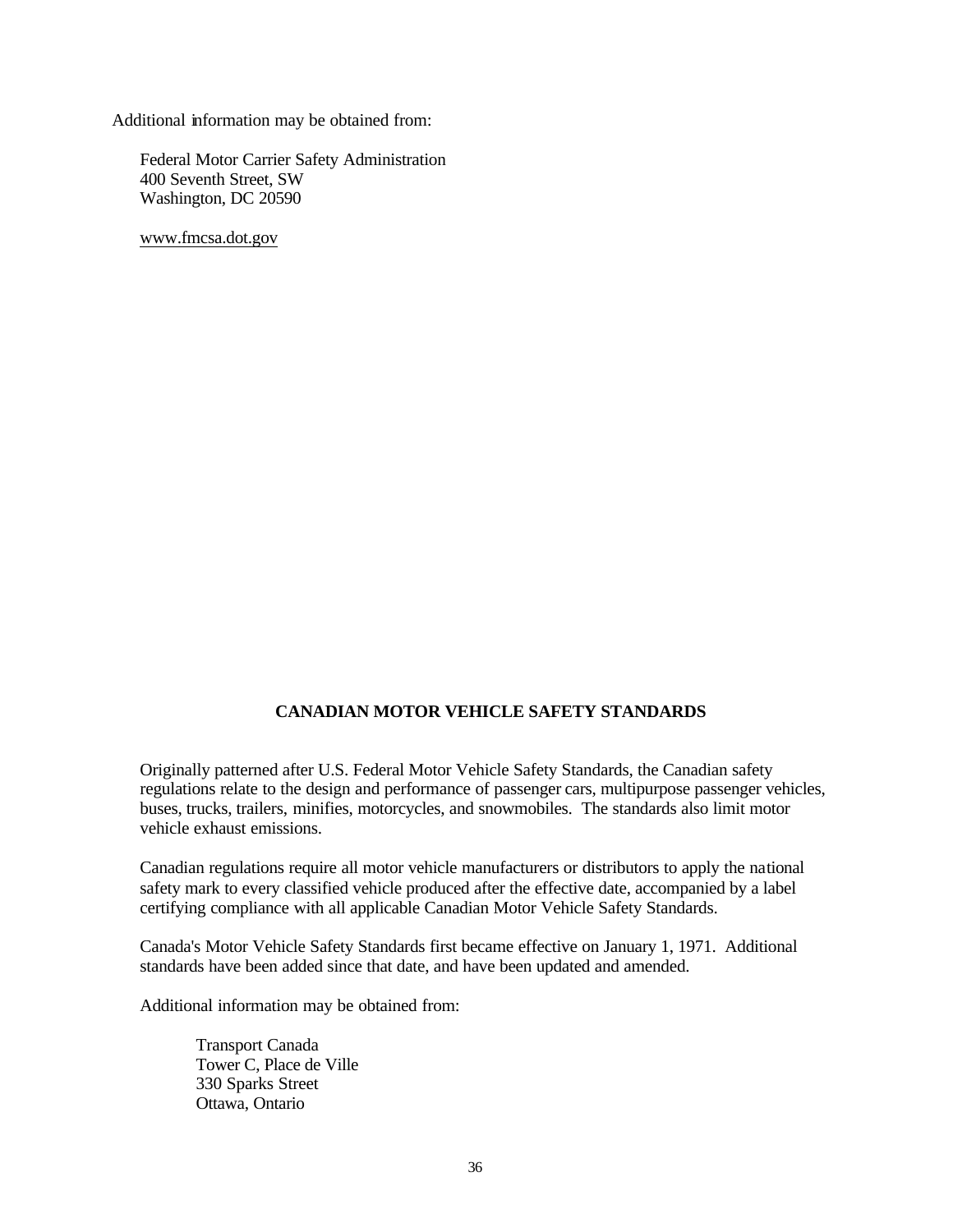K1A 0N5

www.tc.gc.ca

# **School Bus Manufacturers Technical Council**

## **Goals & Objectives**

The School Bus Manufacturers Technical Council (SBMTC), an organization within the National Association of State Directors of Pupil Transportation Services, was established in 1995. SBMTC operates and functions as the industry's technical advisor. The school transportation industry requires a method of technical communication, and SBMTC is the tool to accomplish this purpose. The council provides a forum in which council members can address technical and government-related issues concerning the manufacture and acceptability of school bus chassis and school bus bodies.

The goals and objectives for which SBMTC is organized are:

- 1. Encourage and promote safety in the design of school buses;
- 2. Assist the National Association of State Directors of Pupil Transportation Services through communication of design trends, historical data, and other information pertaining to the pupil transportation industry;
- 3. Communicate to member companies actions by the National Highway Traffic Safety Administration and other governmental agencies as they affect the school bus industry;